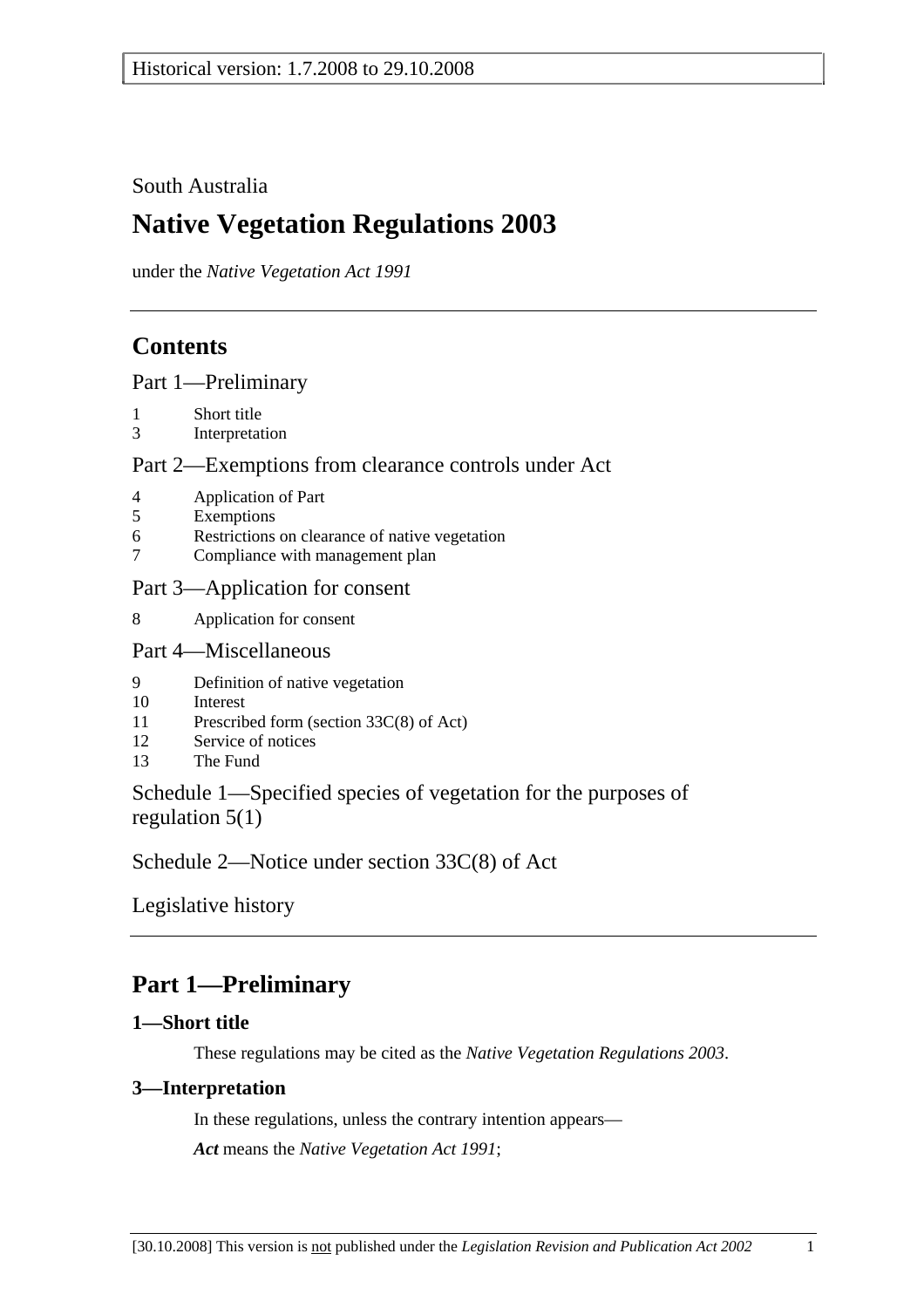*building* means a building or structure that is permanently fixed to land so that it cannot be moved without dismantling or destroying it and—

- (a) includes a transportable building if the building is connected to a sewage system or a septic tank and then is not moved after it is first connected to that sewage system or septic tank; but
- (b) does not include a building or structure erected or placed on land in contravention of the *Development Act 1993* or a corresponding previous enactment;

*business day* means any day except Saturday, Sunday or a public holiday;

*country* has the same meaning as in the *Fire and Emergency Services Act 2005*;

*Development Plan* means a Development Plan under the *Development Act 1993*;

*dwelling* means a building or part of a building used as a self-contained residence;

*fence* means a fence consisting of posts and wire fixed permanently to land and designed for the purpose of controlling access by people or the movement of animals;

*fire-control purposes*—these are purposes associated with preventing or controlling the spread of fires or potential fires;

#### *infrastructure* means—

- (a) the infrastructure, equipment, structures, works and other facilities used in or in connection with the supply of water or electricity, gas or other forms of energy, the provision of telecommunications, or the drainage, removal or treatment of waste water or sewage; or
- (b) roads and their supporting structures or works; or
- (c) ports, wharfs, jetties, railways, trams and busways;

*private mine* means land declared under the *Mining Act 1971* to be a private mine;

*River Murray Floodplain Area* means the River Murray Protection Area so designated under regulation 4 of the *River Murray Regulations 2003*;

*SACFS* means the South Australian Country Fire Service;

*township of Robe* means the area shown as the township of Robe in the Development Plan that applies to that area of the State.

## **Part 2—Exemptions from clearance controls under Act**

### **4—Application of Part**

Exemptions under this Part do not extend to native vegetation growing or situated on land that is subject to a heritage agreement under the Act or a heritage agreement that was entered into in compliance with a condition of consent to clear native vegetation under the repealed Act unless the paragraph setting out the exemption explicitly extends its operation to that vegetation.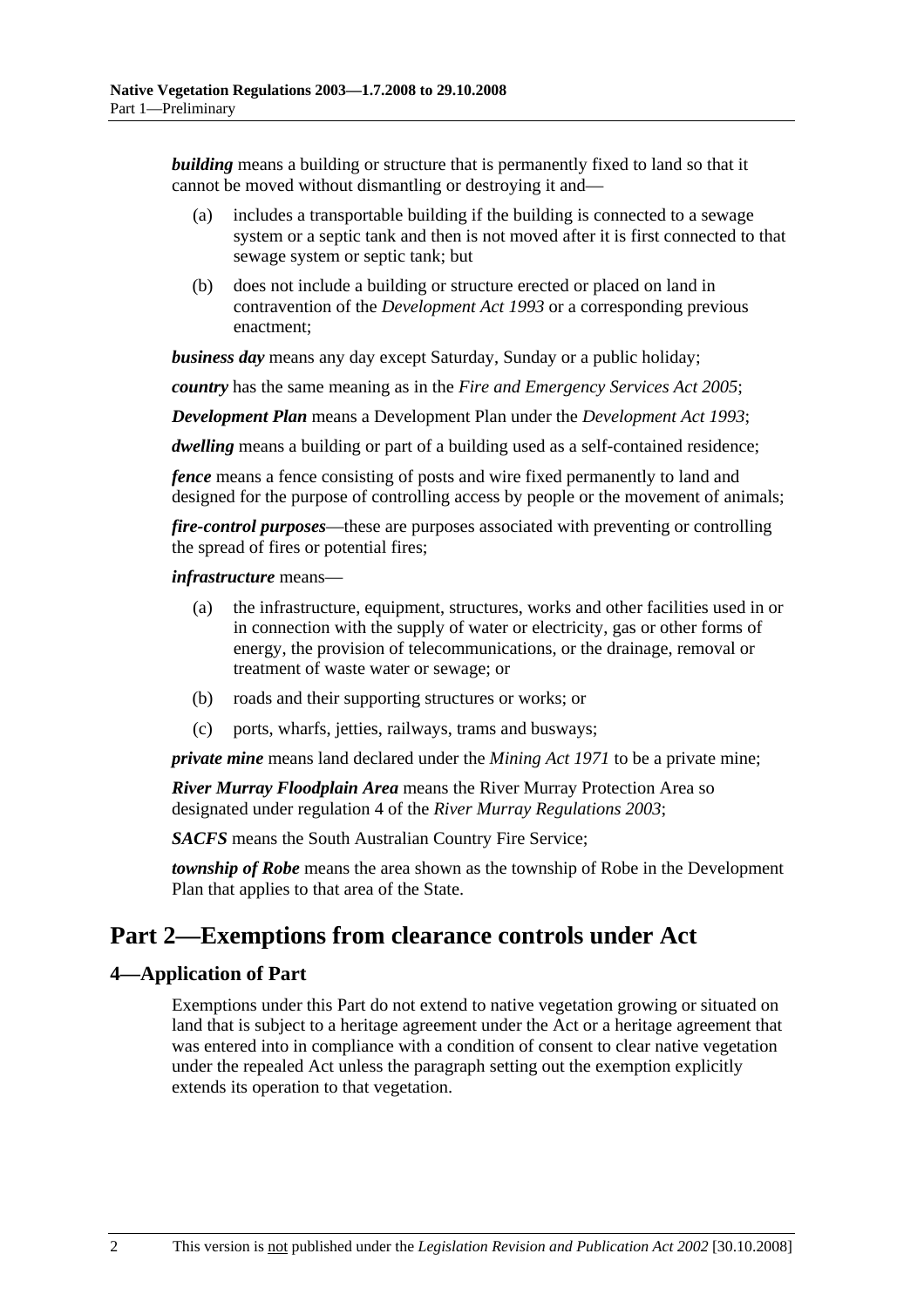### **5—Exemptions**

- (1) Pursuant to section 27(1)(b) of the Act, native vegetation may, subject to any other Act or law to the contrary, be cleared—
	- (a) if it is proposed to erect a building that is a dwelling or a structure or other facility that is ancillary to a dwelling and—
		- (i) any development authorisation for the erection of the dwelling or structure or other facility required by or under the *Development Act 1993* has been obtained; and
		- (ii) either—
			- (A) the vegetation—
				- does not comprise or form part of a stratum of native vegetation that is substantially intact; and
				- except where the dwelling is within a residential or township zone under the relevant Development Plan, does not include vegetation of the genus *Eucalyptus* with a stem diameter at 300 millimetres above the ground of 200 millimetres or more, or other vegetation with a stem diameter at the lowest point of the stem above ground level of 100 millimetres or more; or

 $(B)$ 

- the Council is satisfied (on the basis of information provided to the Council by the person seeking the benefit of this paragraph and such other information as the Council thinks fit) that, after taking into account the need to preserve biological diversity and taking into account the needs of the owner of the land, the proposed site for the building is the most suitable that is available; and
- the Council is satisfied (on the basis of information provided to the Council by the person seeking the benefit of this paragraph and such other information as the Council thinks fit) that there is no other practicable alternative that would involve no clearance or the clearance of less vegetation or the clearance of vegetation that is less significant or (if relevant) the clearance of vegetation that has been degraded to a greater extent than the vegetation proposed to be cleared; and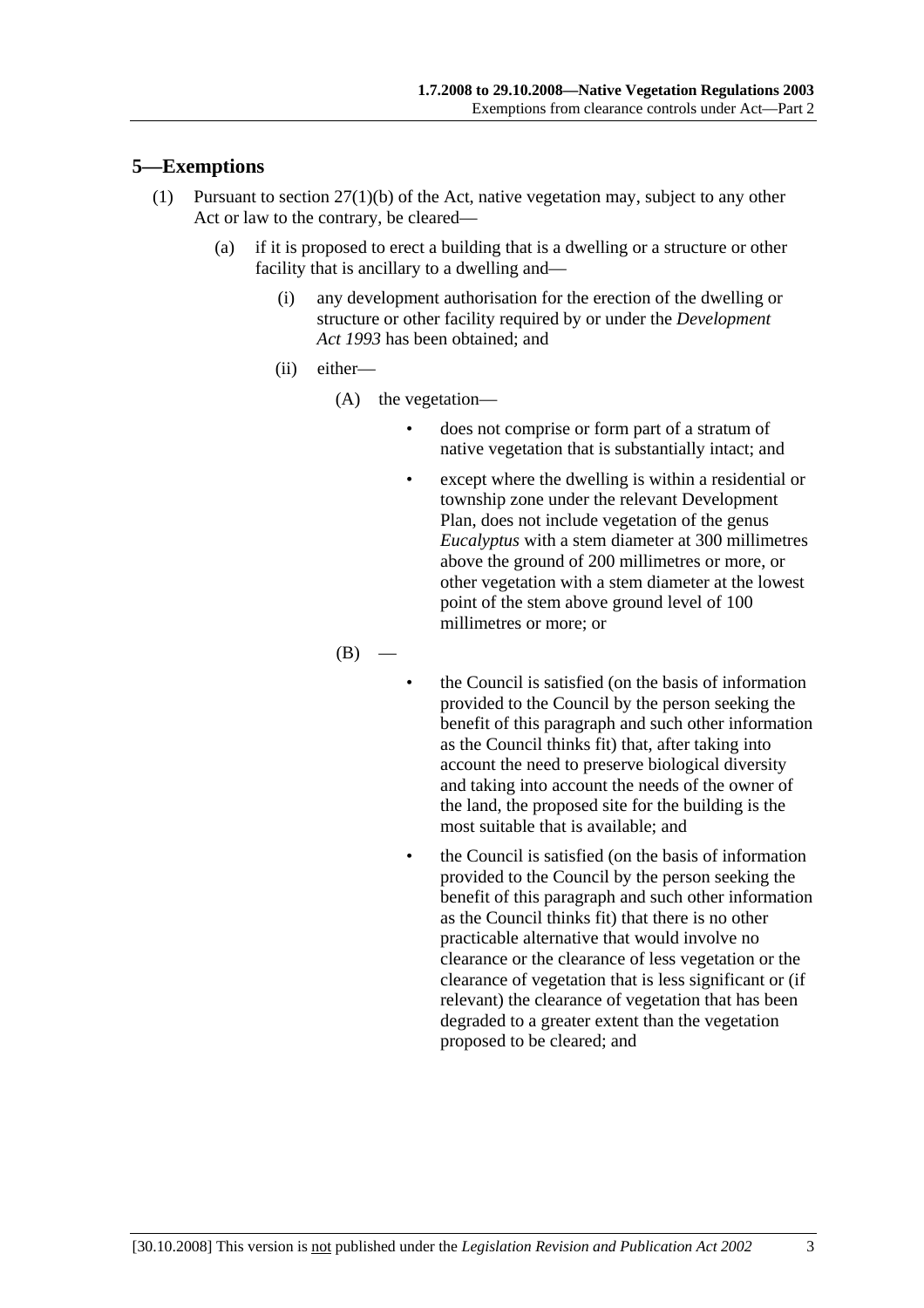- the clearance is undertaken in accordance with a management plan that has been approved by the Council and that, after taking into account the full extent of clearance that is to be undertaken on the relevant land, results in a significant environmental benefit on the property where the building is to be situated, or the owner of the land (or a person acting on his or her behalf) has, on application to the Council to proceed with clearing the vegetation in accordance with this provision, made a payment into the Fund of an amount considered by the Council to be sufficient to achieve a significant environmental benefit in the manner contemplated by section 21(6) of the Act;
- (ab) if it is proposed to divide land for use for residential purposes (after taking into account the construction of roads and other infrastructure) and—
	- (i) any development authorisation for the division of the land and for the use of land for residential purposes under the *Development Act 1993* has been obtained; and
	- $(ii)$ 
		- (A) the Council is satisfied (on the basis of information provided to the Council by the person seeking the benefit of this paragraph and such other information as the Council thinks fit) that, after taking into account the need to preserve biological diversity and taking into account the needs of the owner of the land, the clearance will be limited to clearance reasonably required to erect 1 dwelling, and any structure or other facility that would be reasonably expected to be ancillary to the dwelling, on each allotment to be created by the division; and
		- (B) the Council is satisfied (on the basis of information provided to the Council by the person seeking the benefit of this paragraph and such other information as the Council thinks fit) that there is no other practicable alternative that would involve no clearance or the clearance of less vegetation or the clearance of vegetation that is less significant or (if relevant) the clearance of vegetation that has been degraded to a greater extent than the vegetation proposed to be cleared; and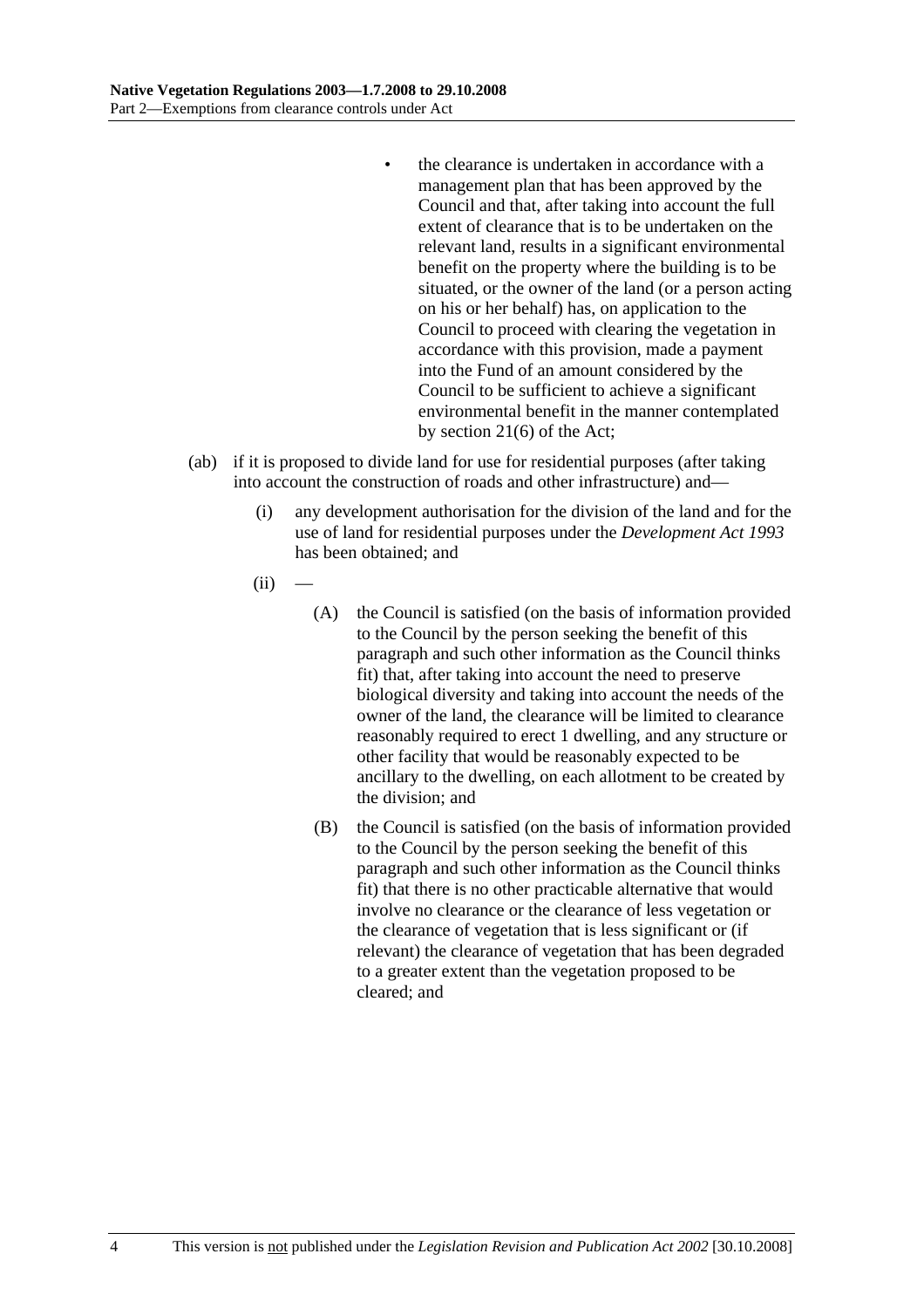- (C) the clearance is undertaken in accordance with a management plan that has been approved by the Council and, after taking into account the full nature and extent of clearance that is to be undertaken on the relevant land and any commitments that have been made with respect to the establishment, restoration or maintenance of native vegetation, the Council is satisfied that there will be a significant environmental benefit on the land being divided or within the same region of the State, or the owner of the land (or a person acting on his or her behalf) has, on application to the Council to proceed with clearing the vegetation in accordance with this provision, made a payment into the Fund or, if the Council is satisfied that it is appropriate in the circumstances, agreed to make a payment into the Fund, of an amount considered by the Council to be sufficient to achieve a significant environmental benefit which outweighs the value of retaining the vegetation;
- (b) if it is proposed to erect a building or a structure or other facility that is ancillary to a building, other than a dwelling or a structure or other facility that is ancillary to a dwelling, and—
	- (i) any development authorisation for the erection of the building or structure or other facility required by or under the *Development Act 1993* has been obtained; and
	- (ii) the vegetation—
		- (A) does not comprise or form part of a stratum of native vegetation that is substantially intact; and
		- (B) except where the building is within a tourist accommodation, business, centre, commerce, commercial, industrial, industry or office zone under the relevant Development Plan, does not include vegetation of the genus *Eucalyptus* with a stem diameter at 300 millimetres above the ground of 200 millimetres or more, or other vegetation with a stem diameter at the lowest point of the stem above ground level of 100 millimetres or more;
- $(c)$  if—
	- (i) the clearance is incidental to a proposed development to which section 48 of the *Development Act 1993* applies; and
	- (ii) an environmental impact statement, public environmental report or development report, and an Assessment Report, relating to the development have been prepared under that Act; and
	- (iii) the Minister responsible for the administration of the *Development Act 1993* referred the environmental impact statement, public environmental report or development report to the Native Vegetation Council for comment and report and—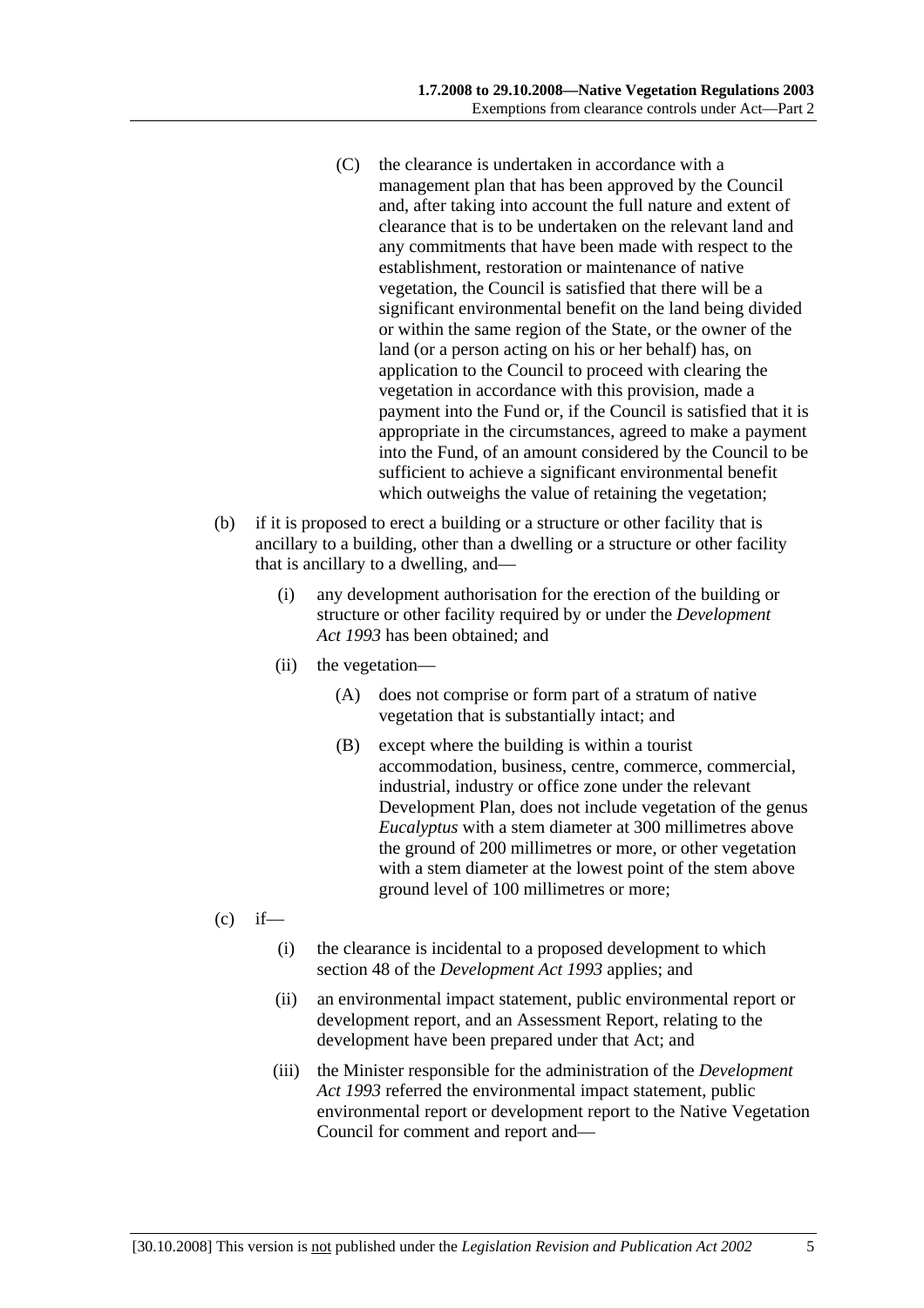- (A) the Council provided comments which were included (wholly or substantially) in the relevant Assessment Report; or
- (B) the Council failed to provide comments within 8 weeks after receiving the Minister's invitation for comment and report; and
- (iv) the Governor has granted his or her consent to the proposed development under section 48 of the *Development Act 1993*; and
- (v) the clearance is undertaken in accordance with that consent; and
- (vi) the clearance is undertaken in accordance with a management plan that has been approved by the Council that results in a significant environmental benefit on the property where the development is being undertaken, or the owner of the land (or a person acting on his or her behalf) has, on application to the Council to proceed with clearing the vegetation in accordance with this provision, made a payment into the Fund of an amount considered by the Council to be sufficient to achieve a significant environmental benefit in the manner contemplated by section 21(6) of the Act;

(d) if—

 $(i)$ 

- (A) the clearance is incidental to the construction or expansion of a building or infrastructure and the Minister has, by instrument in writing, declared that he or she is satisfied that the clearance is in the public interest; or
- (B) the clearance is required in connection with the provision of infrastructure or services to a building or proposed building, or to any place; and
- (ii) any development authorisation required by or under the *Development Act 1993* has been obtained; and
- (iii) the Council is satisfied (on the basis of information provided to the Council by the person seeking the benefit of this paragraph and such other information as the Council thinks fit) that, after taking into account the need to preserve biological diversity and the nature and purposes of any proposed building or infrastructure that is yet to be constructed, the proposed site of the building or infrastructure is the most suitable that is available; and
- (iv) the Council is satisfied (on the basis of information provided to the Council by the person seeking the benefit of this paragraph and such other information as the Council thinks fit) that there is no other practicable alternative that would involve no clearance or the clearance of less vegetation or the clearance of vegetation that is less significant or (if relevant) the clearance of vegetation that has been degraded to a greater extent than the vegetation proposed to be cleared; and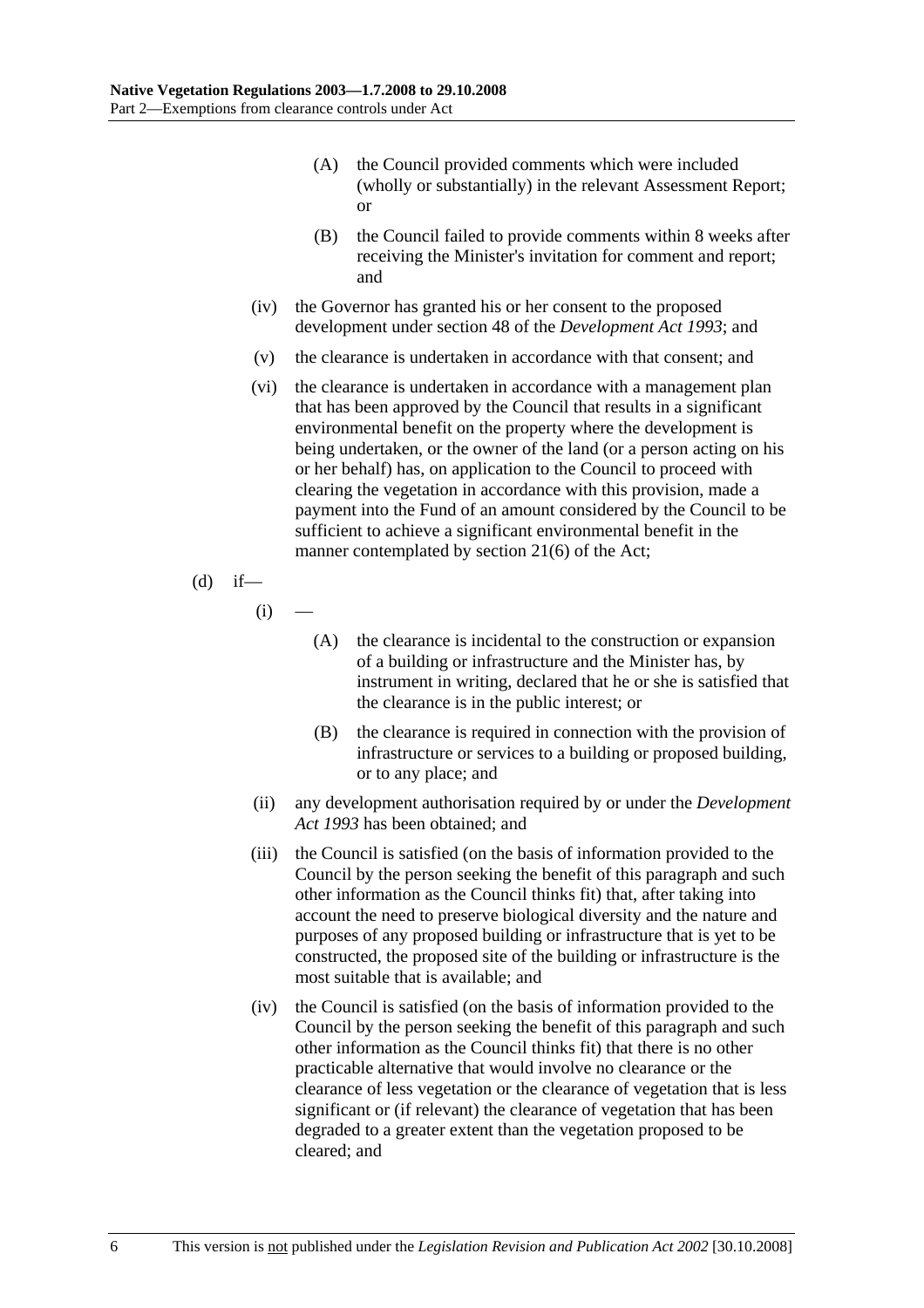- (v) the clearance is undertaken in accordance with a standard operating procedure determined or approved by the Council for the purposes of this provision or a management plan that has been approved by the Council, and either there will be a significant environmental benefit on the property where the clearance is being undertaken or within the same region of the State, or the owner of the land (or a person acting on his or her behalf) has, on application to the Council to proceed with clearing the vegetation in accordance with this provision, made a payment into the Fund of an amount considered by the Council to be sufficient to achieve a significant environmental benefit in the manner contemplated by section 21(6) of the Act;
- $(da)$  if—
	- (i) the clearance is incidental to proposed development to be undertaken on land; and
	- (ii) any development authorisation required by or under the *Development Act 1993* has been obtained; and
	- (iii) the Council is satisfied (on the basis of information provided to the Council by the person seeking the benefit of this paragraph and such other information as the Council thinks fit)—
		- (A) that the vegetation is not significant (including by taking into account the scale or nature of surrounding vegetation and relevant guidelines prepared and published by the Council); and
		- (B) that there is no other practicable alternative that would involve no clearance or the clearance of less vegetation; and
	- (iv) the clearance is undertaken in accordance with a management plan that has been approved by the Council that results in a significant environmental benefit on the property where the relevant development is to be undertaken, or the owner of the land (or a person acting on his or her behalf) has, on application to the Council to proceed with clearing the vegetation in accordance with this provision, made a payment into the Fund of an amount considered by the Council to be sufficient to achieve a significant environmental benefit in the manner contemplated by section 21(6) of the Act;
- $(e)$  if—
	- (i) the clearance is incidental to the repair or maintenance work of the Crown; and
	- (ii) the person undertaking the clearance—
		- (A) has given at least 10 business days notice in writing outlining the proposed clearance to a person who has the care, control or management of the land before commencing the clearance (unless the land is under the care, control or management of the Crown); or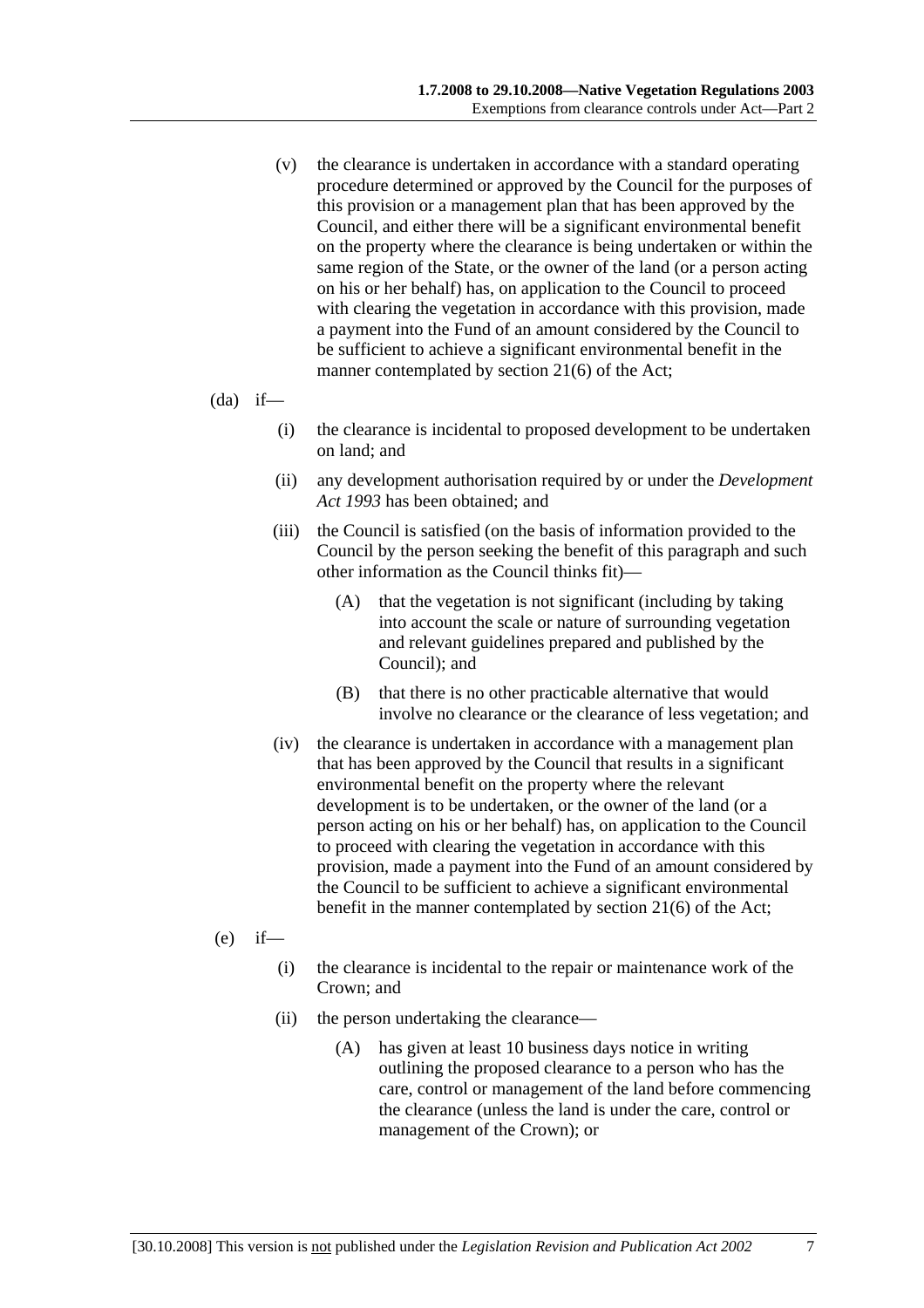- (B) is acting in accordance with a standard operating procedure determined or approved by the Council for the purposes of this provision; or
- (C) is acting in a situation of urgency that requires action without delay; and
- (iii) the person undertaking the clearance complies with any guidelines relating to the protection of native vegetation from the spread of plant diseases or noxious weeds, or from unnecessary damage during the performance of any work, prepared by the Council in accordance with section 25 of the Act,

(and the operation of this paragraph extends to vegetation on land that is subject to a heritage agreement);

- $(f)$  if
	- $(i)$
- (A) the clearance is being undertaken as part of the duty of an electricity entity under Part 5 of the *Electricity Act 1996*; or
- (B) the clearance is incidental to any repair or maintenance work of an electricity entity within the meaning of the *Electricity Act 1996*; and
- (ii) the person undertaking the clearance—
	- (A) is acting in accordance with the principles of vegetation clearance under the *Electricity Act 1996*; or
	- (B) has given at least 10 business days notice in writing outlining the proposed clearance to a person who has the care, control or management of the land before commencing the clearance (unless the land is under the care, control or management of the electricity entity); or
	- (C) is acting in accordance with a standard operating procedure determined or approved by the Council for the purposes of this provision; or
	- (D) is acting in a situation of urgency that requires action without delay; and
- (iii) the person undertaking the clearance complies with any guidelines relating to the protection of native vegetation from the spread of plant diseases or noxious weeds, or from unnecessary damage during the performance of any work, prepared by the Council in accordance with section 25 of the Act,

- $(g)$  if—
	- (i) the clearance is incidental to the repair or maintenance of any infrastructure; and
	- (ii) the person undertaking the clearance—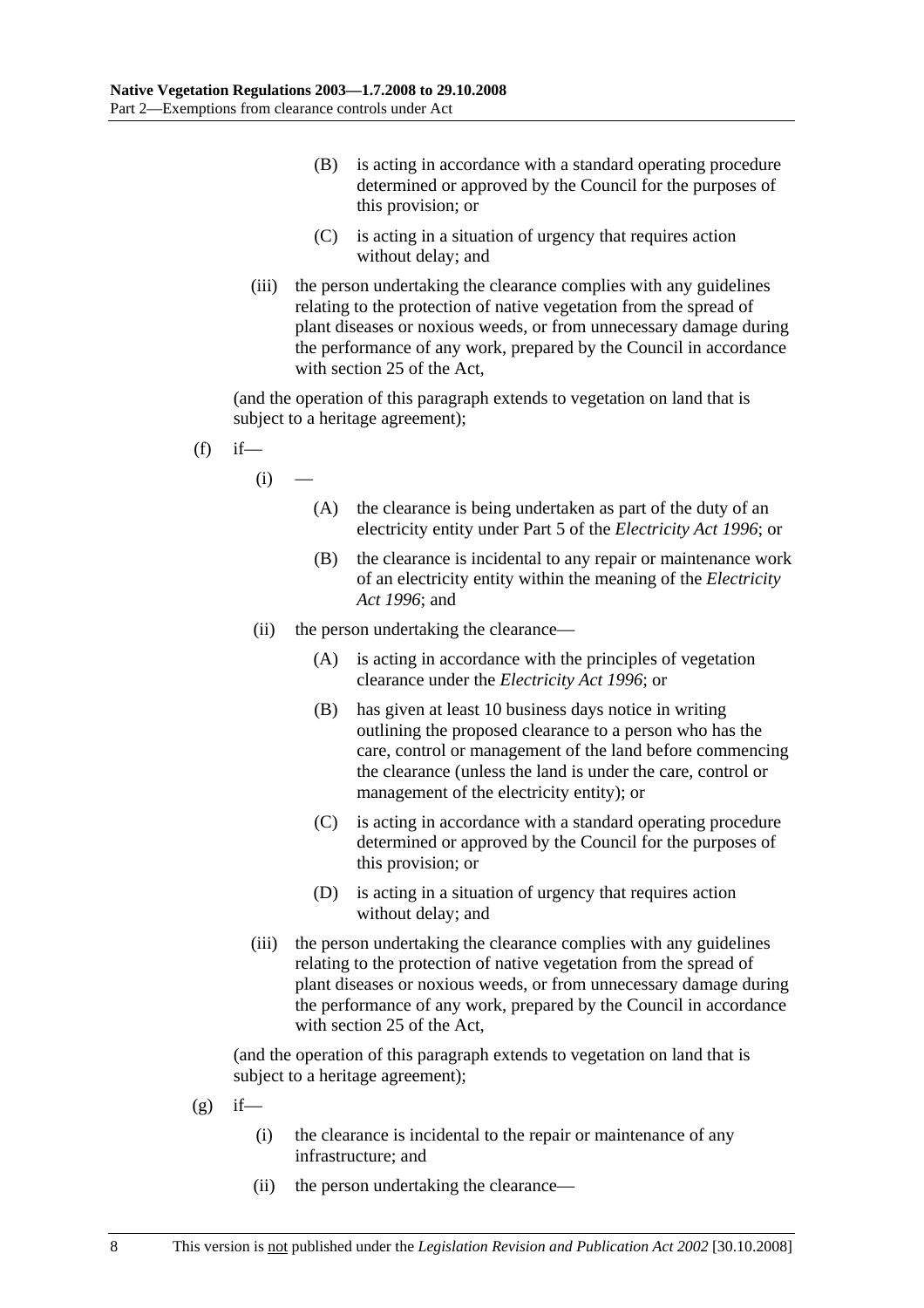- (A) has given at least 10 business days notice in writing outlining the proposed clearance to a person who has the care, control or management of the land before commencing the clearance (unless the land is under the care, control or management of the person who is responsible for the infrastructure); or
- (B) in acting in accordance with a standard operating procedure determined or approved by the Council for the purposes of this provision; or
- (C) is acting in a situation of urgency that requires action without delay; and
- (iii) the person undertaking the clearance complies with any guidelines relating to the protection of native vegetation from the spread of plant diseases or noxious weeds, or from unnecessary damage during the performance of any work, prepared by the Council in accordance with section 25 of the Act,

- $(h)$  if—
	- (i) the clearance is incidental to work being undertaken by or on behalf of the Commissioner of Highways; and
	- (ii) except where the clearance is incidental to repair or maintenance work, there is no other practicable alternative that would involve no clearance or the clearance of less vegetation or the clearance of vegetation that is less significant or (if relevant) the clearance of vegetation that has been degraded to a greater extent than the vegetation proposed to be cleared; and
	- (iii) either—
		- (A) the clearance is undertaken in accordance with a standard operating procedure determined or approved by the Council for the purposes of this provision or a management plan that has been approved by the Council, and either there will be a significant environmental benefit at the site of the relevant work or within the same region of the State, or the Commissioner of Highways or another person undertaking the work has, on application to the Council to proceed with clearing the vegetation in accordance with this provision, made a payment into the Fund of an amount considered by the Council to be sufficient to achieve a significant environmental benefit in the manner contemplated by section 21(6) of the Act; or
		- (B) the clearance is incidental to repair or maintenance work and the person undertaking the clearance—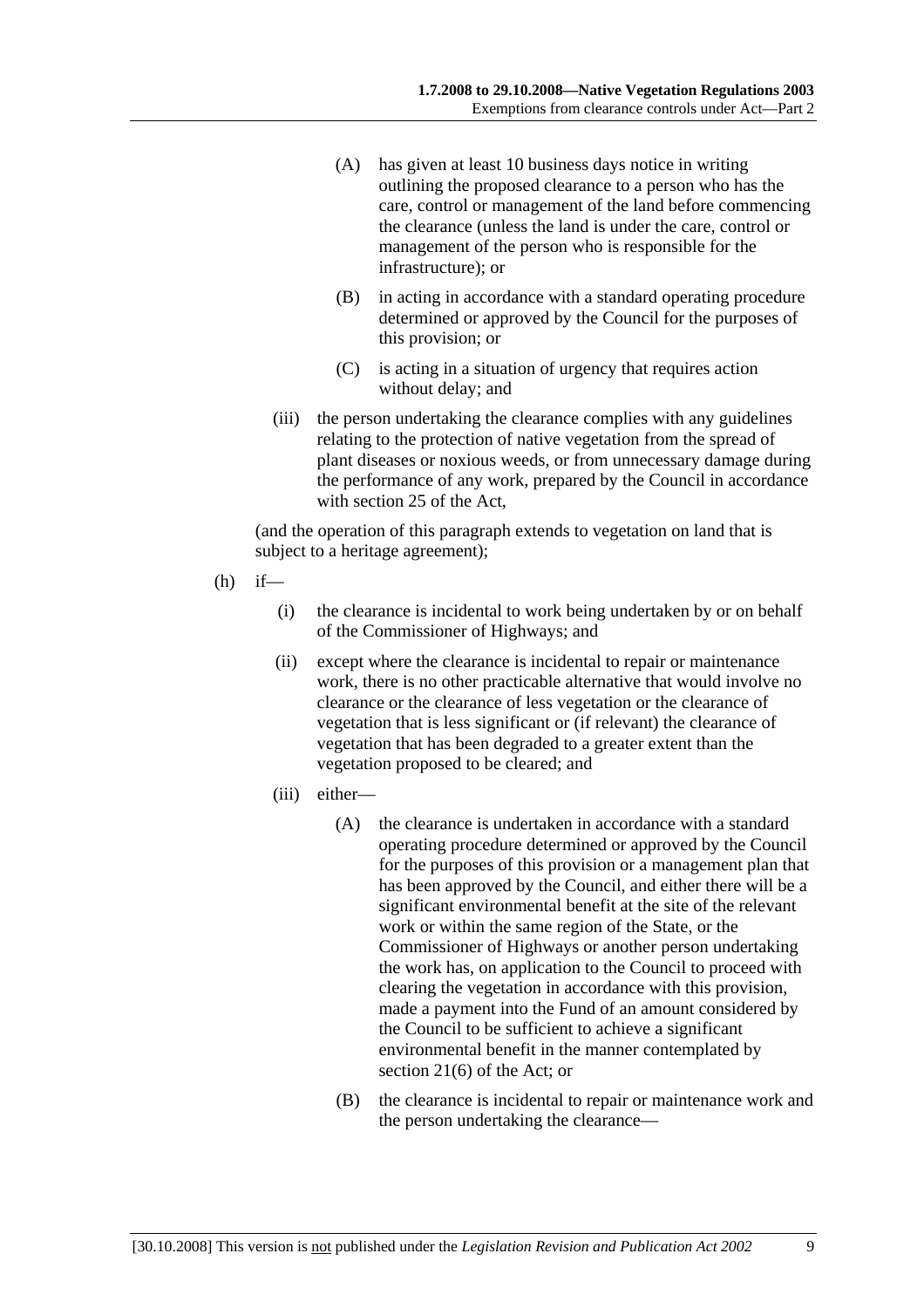- has given at least 10 business days notice in writing outlining the proposed clearance to a person who has the care, control or management of the land before commencing the clearance (unless the land is under the care, control or management of the Commissioner of Highways); or
- is acting in accordance with a standard operating procedure determined or approved by the Council for the purposes of this provision; or
- is acting in a situation of urgency that requires action without delay; and
- (iv) the person undertaking the clearance complies with any guidelines relating to the protection of native vegetation from the spread of plant diseases or noxious weeds, or from unnecessary damage during the performance of any work, prepared by the Council in accordance with section 25 of the Act;
- (i) if the clearance is incidental to the repair or maintenance of an existing dam;
- $(i)$  if—
	- (i) the clearance is incidental to the lawful construction of a new dam that will cover—
		- (A) in areas designated by the Council, by notice in the Gazette, for the purposes of this provision—less than 500 square metres in surface area when full;
		- (B) in other areas of the State—less than 200 square metres in surface area when full; and
	- (ii) the vegetation to be cleared comprises trees with a stem diameter at the lowest point on the stem above ground level of 150 millimetres or more; and
	- (iii) the land on which the vegetation is situated has been cleared of all other native vegetation and has been maintained during the immediately preceding 5 years for cultivation or pasture; and
	- (iv) the vegetation is not of a class specified in Schedule 1; and
	- (v) in the case of a dam within the ambit of subparagraph  $(i)(A)$  that will cover 200 square metres or more in surface area when full—the Council is satisfied (on the basis of information provided to the Council by the person seeking the benefit of this paragraph and such other information as the Council thinks fit) that, after taking into account the need to preserve biological diversity and taking into account the needs of the owner of the land, the site of the dam is the most suitable that is available;

### $(i)$  if—

- (i) the clearance is incidental to the lawful construction or expansion of a dam on pastoral land (as defined in section 3(1) of the Act); and
- (ii) the vegetation is not of a class specified in Schedule 1; and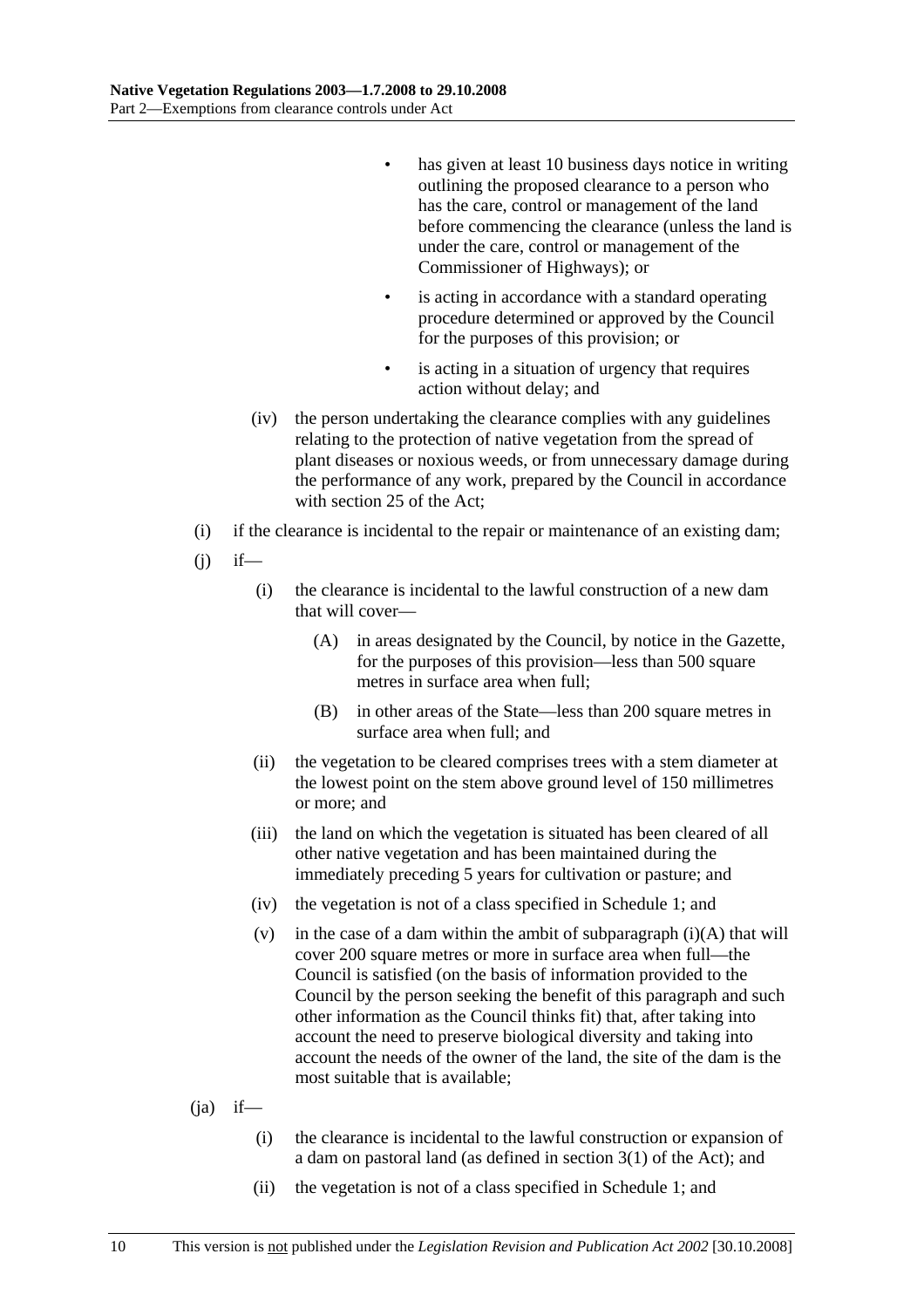- (iii) the Council is satisfied (on the basis of information provided to the Council by the person seeking the benefit of this paragraph and such other information as the Council thinks fit) that, after taking into account the need to preserve biological diversity and taking into account the needs of the owner of the land, the site for the dam is the most suitable that is available; and
- (iv) the Council is satisfied (on the basis of information provided to the Council by the person seeking the benefit of this paragraph and such other information as the Council thinks fit) that there is no other practicable alternative that would involve no clearance or the clearance of less vegetation or the clearance of vegetation that is less significant or (if relevant) the clearance of vegetation that has been degraded to a greater extent than the vegetation proposed to be cleared; and
- (v) the clearance is undertaken in accordance with a management plan that has been approved by the Council and that results in a significant environmental benefit on the relevant property, or the owner of the land (or a person acting on his or her behalf) has, on application to the Council to proceed with clearing the vegetation in accordance with this provision, made a payment into the Fund of an amount considered by the Council to be sufficient to achieve a significant environmental benefit in the manner contemplated by section 21(6) of the Act;
- $(k)$  if—
	- (i) the vegetation is growing or is situated within 20 metres of a dwelling, or a building used for tourist or camp accommodation (including a dwelling or such a building in the course of construction if the foundations, concrete slab or other footings have been completed); and
	- (ii) any development authorisation required by or under the *Development Act 1993* has been obtained (if relevant); and
	- (iii) in the case of a building used for tourist or camp accommodation, the building was constructed before the commencement of the *Native Vegetation (Exemptions) Variation Regulations 2006*, or is the subject of a development authorisation granted under the *Development Act 1993* before the commencement of the *Native Vegetation (Exemptions) Variation Regulations 2006*; and
	- (iv) the clearance of the vegetation is to be undertaken by the owner of the land, or by a person who is acting under a written agreement with the owner of the land; and
	- (v) in a case involving the proposed clearance of vegetation of the genus *Eucalyptus* with a stem diameter at 300 millimetres above the ground of 200 millimetres or more situated in the country—SACFS has, by written instrument, indicated that it supports the clearance of the vegetation for fire-control purposes;
- $(ka)$  if—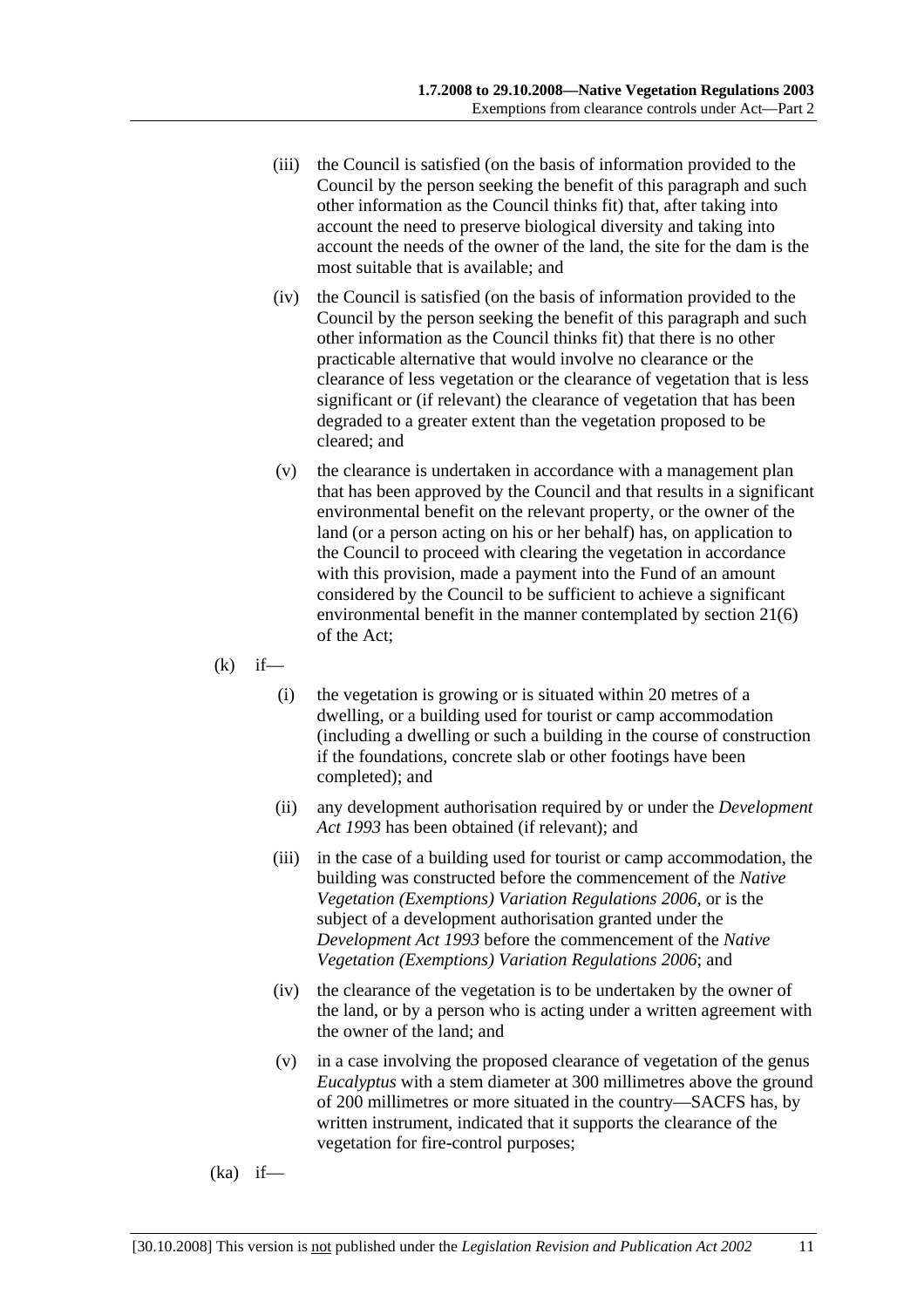- (i) the vegetation is growing or is situated within 5 metres of a building designed to be entered and used by people or animals (including such a building in the course of construction if the foundations, concrete slab or other footings have been completed); and
- (ii) the clearance of the vegetation is to be undertaken by the owner of the land, or by a person who is acting under a written agreement with the owner of the land; and
- (iii) in a case involving the proposed clearance of vegetation of the genus *Eucalyptus* with a stem diameter at 300 millimetres above the ground of 200 millimetres or more situated in the country—SACFS has, by written instrument, indicated that it supports the clearance of the vegetation for fire-control purposes;
- $(l)$  if—
	- (i) a plant comprising native vegetation exceeds 2 metres in height; and
	- (ii) there is a danger that the plant will fall over or a limb or some other part of the plant will fall from it because of disease, wind damage or any other cause; and
	- (iii) there is a real risk of personal injury or damage to property if that occurs; and
	- (iv) it is not reasonably practicable to avoid the risk by avoiding the vicinity in which the plant is growing or is situated; and
	- (v) the state of the plant has been assessed by a person with expertise in the area of plant health, or by any other person acting in an emergency situation or in any other situation that gives rise to an immediate risk of personal injury or damage to property; and
	- (vi) the clearance is confined to removing the limb or other part of the plant causing the danger and only extends to destroying the plant if that is necessary to remove the existing danger,

(and the operation of this paragraph extends to vegetation on land that is subject to a heritage agreement);

- $(la)$  if—
	- (i) the clearance involves the limb of a plant that is overhanging a building; and
	- (ii) the clearance is confined to removing the limb (or a part of the limb to any point up to the trunk of the plant),

- $(m)$  if—
	- (i) the purpose of the clearance is to reduce combustible material on land; and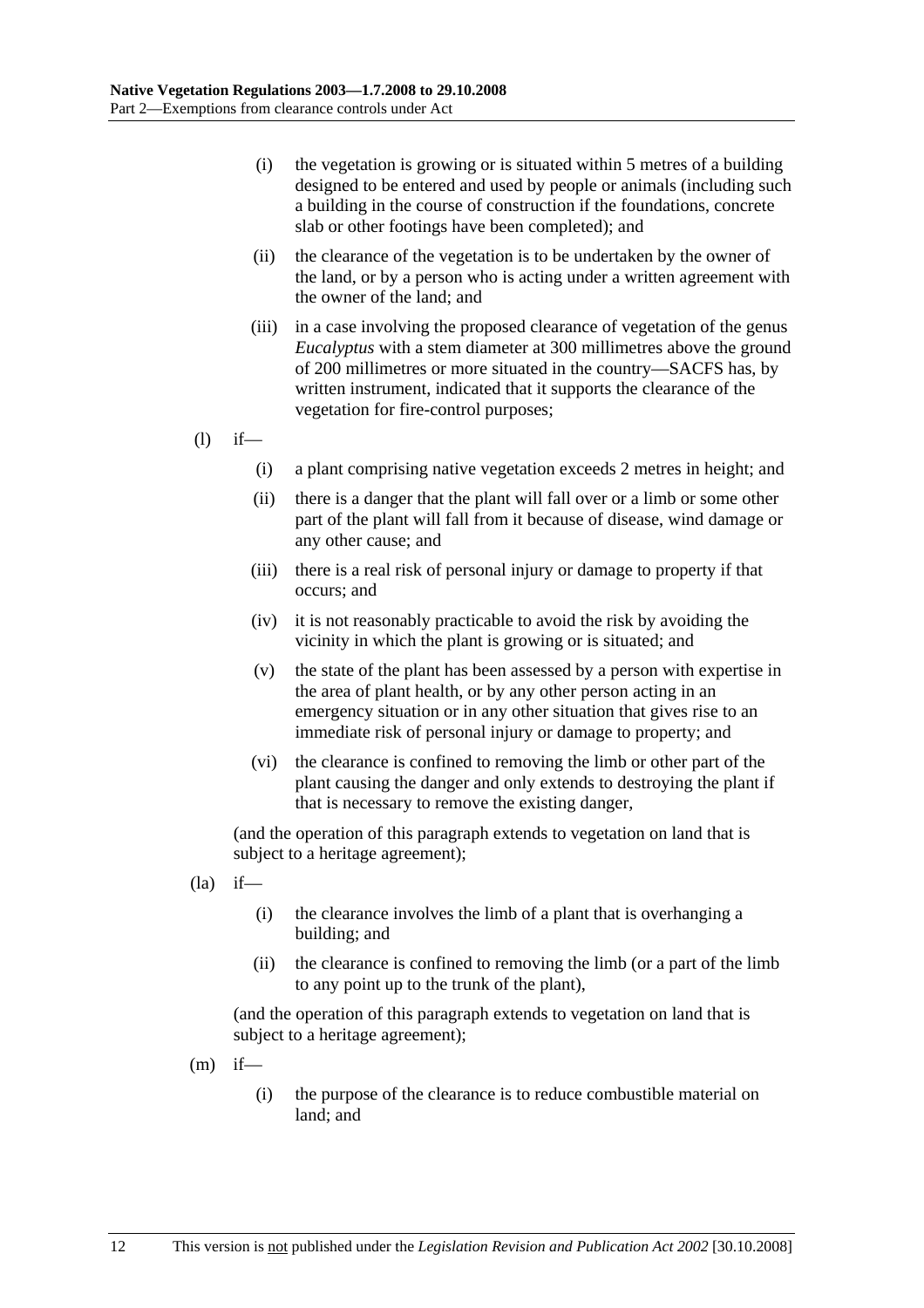- (ii) the owner of the land or the district bushfire prevention committee under the *Fire and Emergency Services Act 2005* for the area in which the land is situated has prepared a management plan that applies to the clearance of the vegetation and the Council has given its approval to the management plan after taking into account the operation of subregulation (2); and
- (iii) the person who carries out the clearance complies with the requirements of the management plan;
- $(n)$  if—
	- (i) the only purpose of the clearance is to protect a dwelling or other building from the threat of fire; and
	- (ii) the person undertaking the clearance complies with any guidelines relating to the clearance of vegetation near buildings to protect the buildings from fire prepared by the Council in accordance with section 25 of the Act;
- (o) by an officer of SACFS or any other member of SACFS acting under section 97 of the *Fire and Emergency Services Act 2005*, or by any other person acting with the authority of an officer of SACFS or other member of SACFS under that section (and the operation of this paragraph extends to vegetation on land that is subject to a heritage agreement);
- (p) by the State Co-ordinator or an authorised officer acting under section 15 of the *State Disaster Act 1980* (and the operation of this paragraph extends to vegetation on land that is subject to a heritage agreement);
- $(q)$  if—
	- (i) the clearance is solely for the purpose of providing firewood for use by the owner of the land on which the vegetation was growing or was situated for the purpose of domestic heating or cooking; and
	- (ii) the quantity of firewood provided by the clearance when aggregated with the quantity of firewood (if any) previously provided by clearance under this paragraph (or a previous corresponding paragraph) and not yet burnt does not exceed 6 cubic metres when calculated over the immediately preceding period of 2 years; and
	- (iii) the vegetation has a stem diameter at 300 millimetres from the base of the plant of 200 millimetres or less; and
	- (iv) in the case of living vegetation—the clearance does not kill the vegetation, does not prevent regrowth, and is undertaken at least 300 millimetres above the base of the plant; and
	- (v) either—
		- (A) the vegetation is not of a class specified in Schedule 1; or
		- (B) the clearance complies with guidelines prepared by the Council for the purposes of this provision;
- $(r)$  if—
	- (i) the clearance is solely for the purpose of—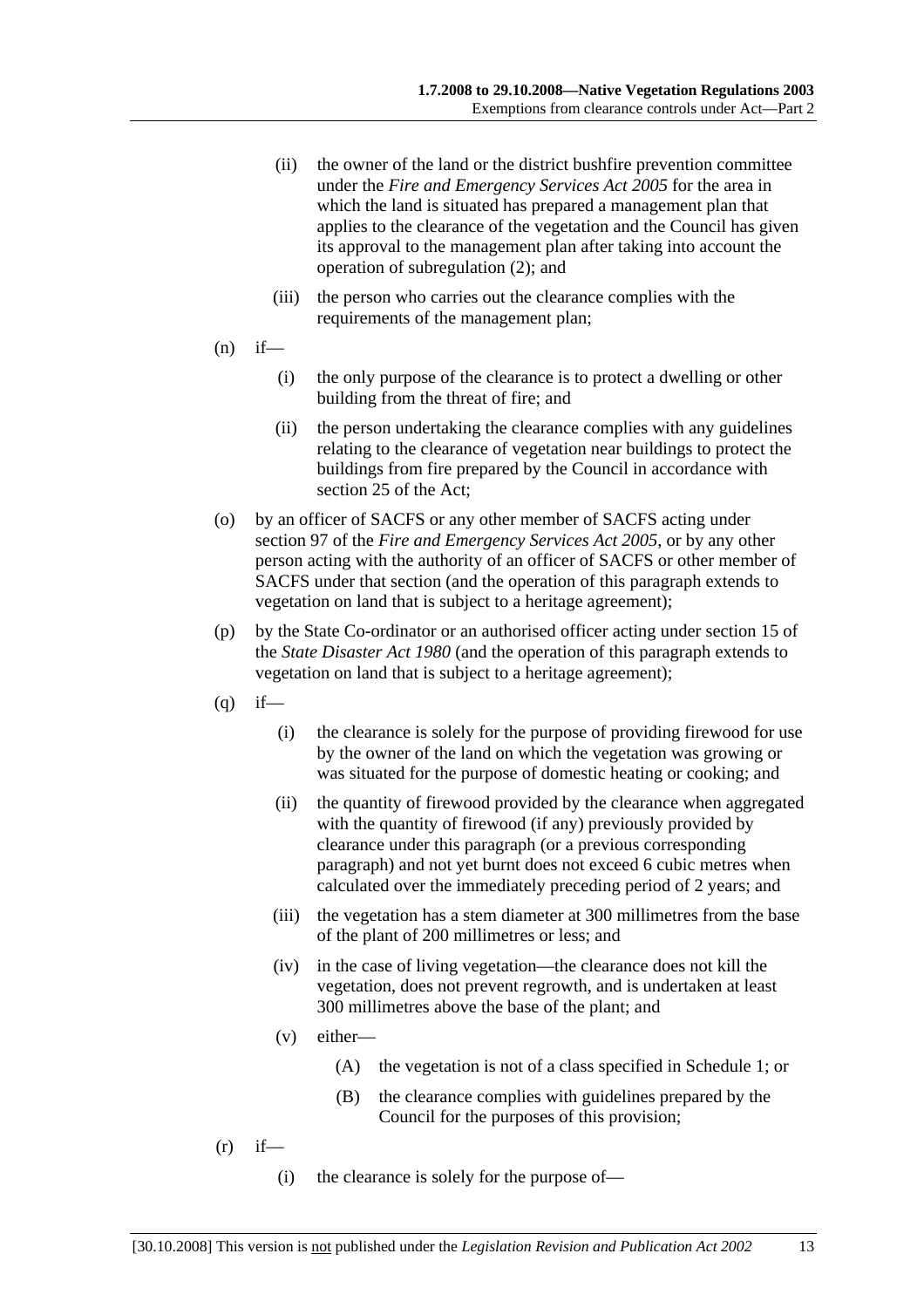- (A) providing fence posts for the construction of permanent fencing on the land on which the vegetation was growing or was situated (or on other land owned by the owner of the land on which the vegetation was growing or was situated) for the purpose of controlling access by people or the movement of animals and is consistent with practices undertaken on the land over the immediately preceding period of 25 years; or
- (B) repairing an existing fence on the land on which the vegetation was growing or was situated (or on the other land owned by the owner of the land on which the vegetation was growing or was situated) for the purpose of controlling access by people or the movement of animals; and
- (ii) the quantity of fence posts provided by the clearance when aggregated with the quantity of fence posts (if any) previously provided by clearance under this paragraph (or a previous corresponding paragraph) and not yet used does not exceed the quantity required by the plans the owner has when the clearance occurs for the construction of fencing on his or her land in the period of 2 years from the time of clearance; and
- (iii) the vegetation has a stem diameter at 300 millimetres from the base of the plant of 200 millimetres or less; and
- (iv) in the case of living vegetation—
	- (A) the vegetation was growing on land subject to a pastoral lease under the *Pastoral Land Management and Conservation Act 1989* the terms of which explicitly provide that vegetation on the land may be cleared for the sole purpose of providing fence posts; or
	- (B) the clearance does not kill the vegetation, does not prevent regrowth and is undertaken at least 300 millimetres above the base of the plant; and
- (v) the clearance has been undertaken in accordance with a management plan that has been approved by the Council; and
- (vi) either—
	- (A) the vegetation is not of a class specified in Schedule 1; or
	- (B) the clearance complies with guidelines prepared by the Council for the purposes of this provision;
- (s) if the clearance is for the purpose of providing a strip of cleared land of not more than 5 metres in width on either side or both sides of an existing fence or of a fence in the course of construction to provide access for the purpose of maintaining or establishing the fence and—
	- (i) the fence is reasonably required to control access by people or the movement of animals; and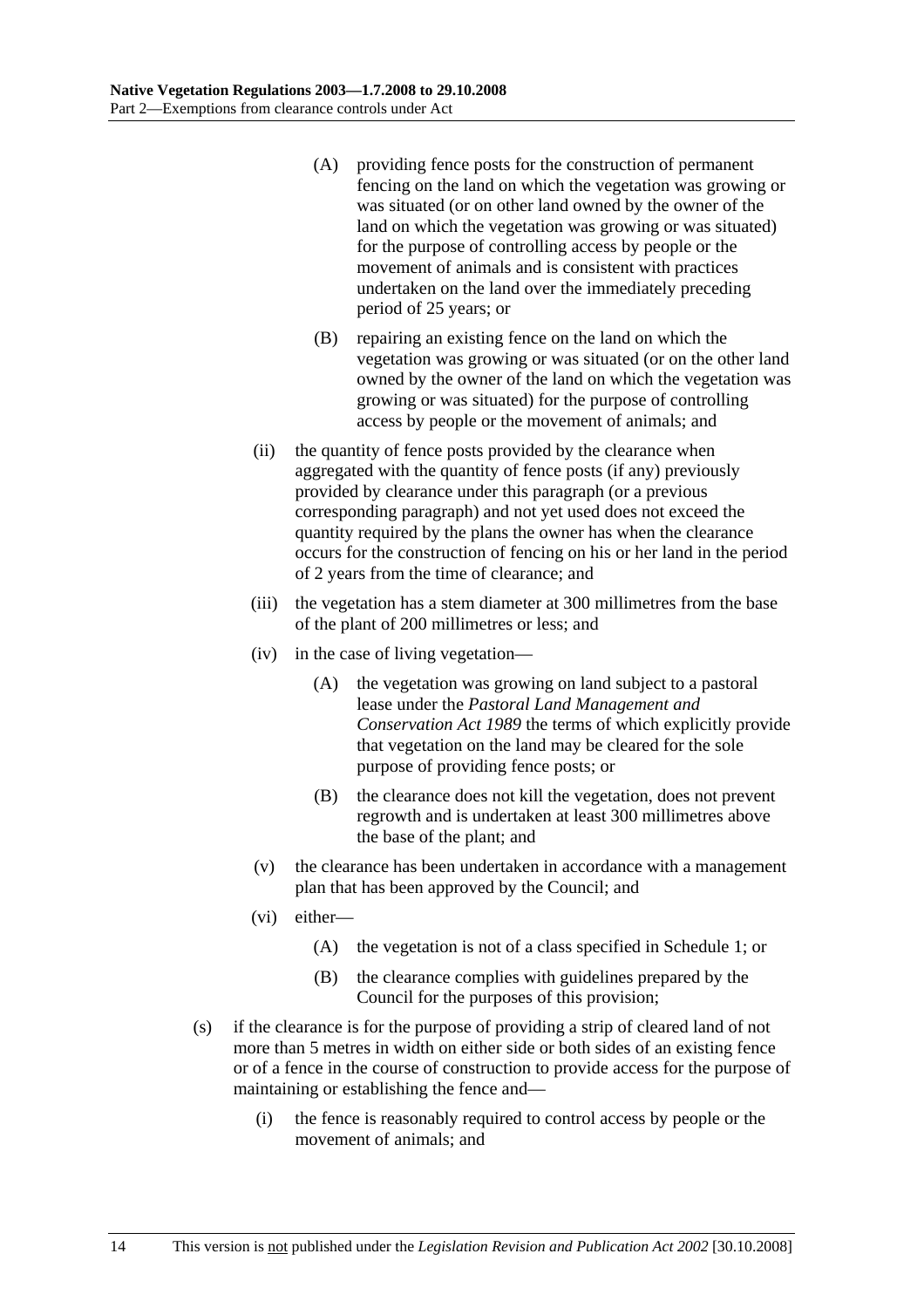- (ii) the clearance is required to give reasonable access to the fence and is limited to the extent reasonably required to achieve that access; and
- (iii) there is no other practicable alternative (including, in the case of a new fence, to the position of the fence) that would involve no clearance or the clearance of less vegetation or the clearance of vegetation that is less significant or (if relevant) the clearance of vegetation that has been degraded to a greater extent than the vegetation proposed to be cleared,

(and the operation of this paragraph extends to vegetation on land that is subject to a heritage agreement but does not apply to vegetation on a road reserve);

- (t) if the clearance is for the purpose of establishing or maintaining an existing track that is not more than 5 metres in width for use by vehicles having at least 4 wheels and—
	- (i) the track is reasonably required to provide access; and
	- (ii) the clearance is limited to the extent reasonably required to achieve the relevant purpose; and
	- (iii) there is no other practicable alternative (including, in the case of a new track, to the position of the track) that would involve no clearance or the clearance of less vegetation or the clearance of vegetation that is less significant or (if relevant) the clearance of vegetation that has been degraded to a greater extent than the vegetation proposed to be cleared,

(but this paragraph does not apply to vegetation on a road reserve);

- (u) if the clearance is for the purpose of establishing or maintaining a walking track that is not more than 1 metre in width and—
	- (i) the track is used, or is genuinely expected to be used, by pedestrians; and
	- (ii) there is no other practicable alternative (including, in the case of a new track, to the position of the track) that would involve no clearance or the clearance of less vegetation or the clearance of vegetation that is less significant or (if relevant) the clearance of vegetation that has been degraded to a greater extent than the vegetation proposed to be cleared; and
	- (iii) the person undertaking the clearance complies with any guidelines determined or approved by the Council for the purposes of this provision,

(but this paragraph does not apply to vegetation on a road reserve);

(v) if the clearance is for a fuel break for fire-control purposes and—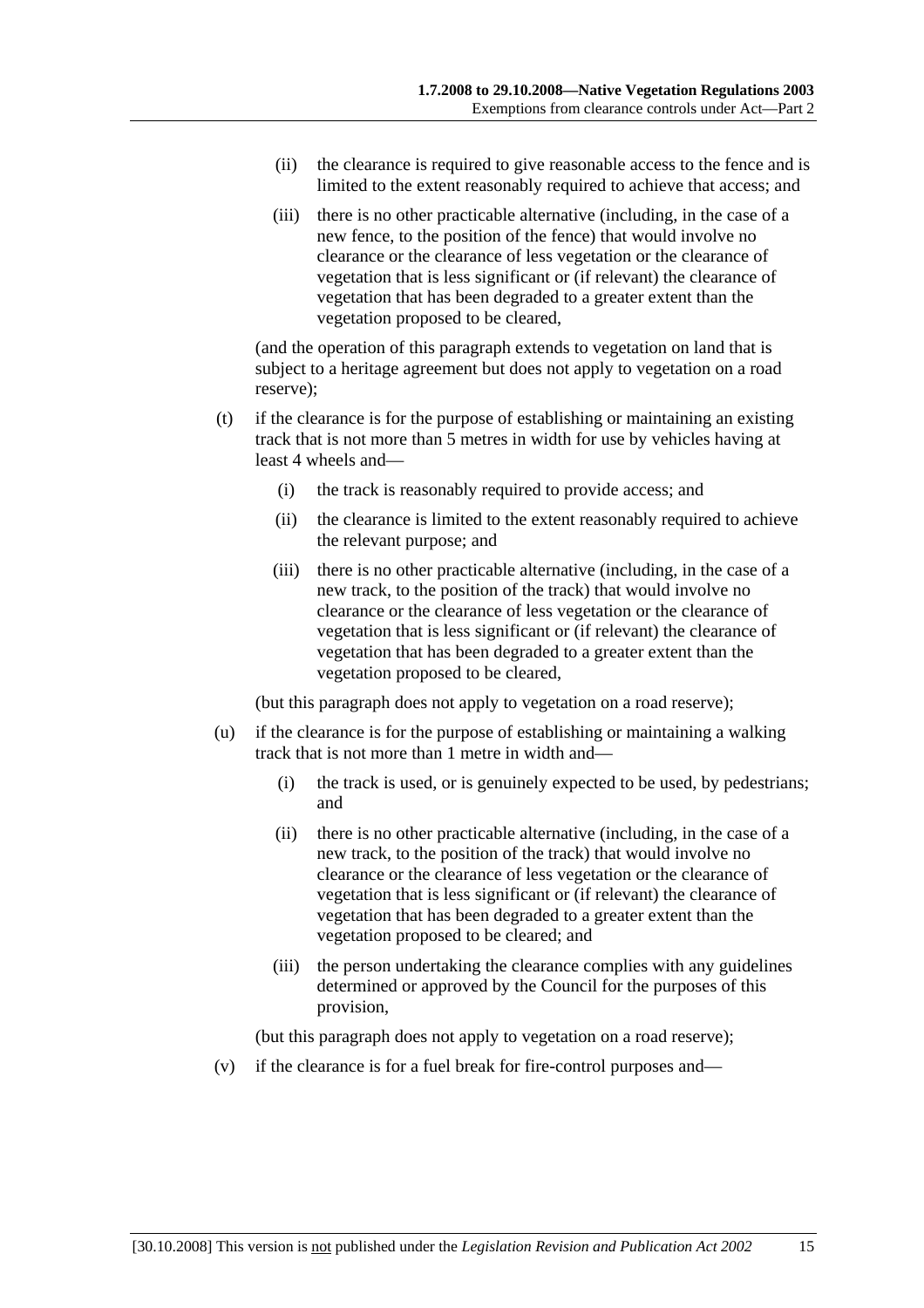- (i) the fuel break is not more than 5 metres in width or such lesser width that when added to the width of adjacent land that is cleared (or sufficiently cleared) for fuel break purposes or is the subject of consent granted by the Council for clearance to an extent that is sufficient for fuel break purposes is not more than 5 metres in width and the fuel break is along an existing fence-line (and within 5 metres of the fence); or
- (ii) the fuel break is not more than 7.5 metres in width or such lesser width that when added to the width of adjacent land that is cleared (or sufficiently cleared) for fuel break purposes is not more than 7.5 metres in width and—
	- (A) the fuel break is on the boundary between land owned by different persons; and
	- (B) all, or a substantial part, of the vegetation to be cleared is part of an area of a mallee scrub community that is the subject of a declaration by the Council under subregulation (7) that is in force; and
	- (C) where the full width of the fuel break or of any part of it is within the area referred to in subsubparagraph (B), the distance of all points on the lateral boundaries of the fuel break, or that part of it that is within the area, is at least 100 metres from every point on the boundaries of the area; or
- (iii) the fuel break is not more than 15 metres in width or such lesser width that when added to the width of adjacent land that is cleared (or sufficiently cleared for fuel break purposes) is not more than 15 metres in width and—
	- (A) the fuel break is situated on a property the sole use, or one of the principal uses, of which is primary production; and
	- (B) the purpose of the fuel break is to protect that property; and
	- (C) the fuel break is situated within the area of a rural council as defined in the *Fire and Emergency Services Act 2005* and the district bushfire prevention committee established under the *Fire and Emergency Services Act 2005* for that area has given its consent to the clearance after taking into account the operation of subregulations  $(3)$ ,  $(4)$  and  $(5)$ ; and
	- (D) the clearance is at least 200 metres from another fuel break cleared under this paragraph (other than a fuel break that runs at right-angles, or approximately at right-angles, to the fuel break that is being cleared), and the clearance complies with any guidelines prepared by the Council for the purposes of this subparagraph,

(but this paragraph does not apply to vegetation on a road reserve);

(w) if the clearance is for a fuel break for fire-control purposes and—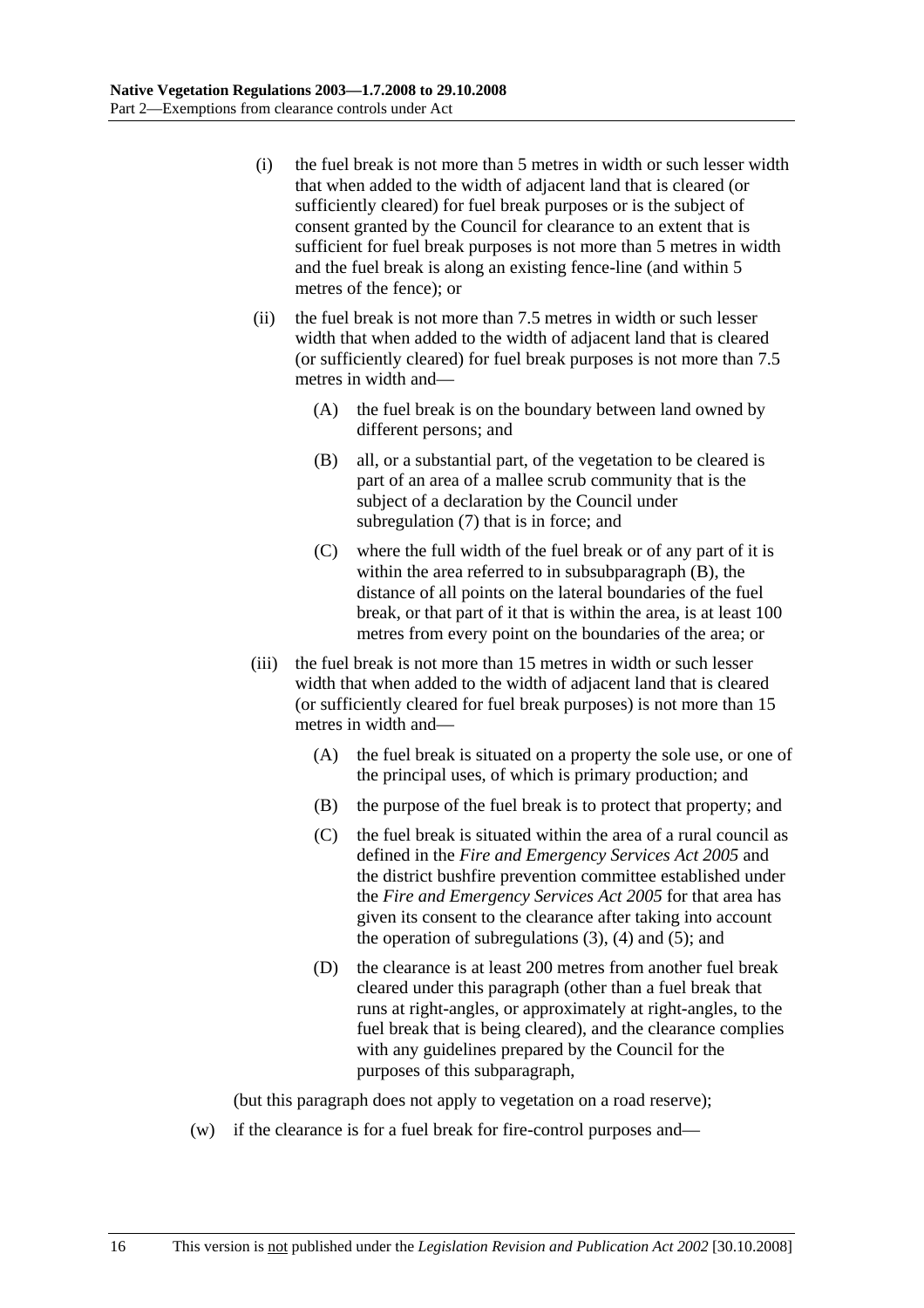- (i) the owner of the land on which the vegetation is growing or the district bushfire prevention committee under the *Fire and Emergency Services Act 2005* for the area in which the land is situated has prepared a management plan that applies to the clearance of the vegetation and the Council has given its approval to the management plan; and
- (ii) the person undertaking the clearance does so in accordance with the management plan,

(but this paragraph does not apply to vegetation on a road reserve);

- (x) by, or on behalf of, a district bushfire prevention committee under the *Fire and Emergency Services Act 2005* if—
	- (i) the vegetation is growing on a road reserve; and
	- (ii) the local council for the area (if any) has consented to the clearance; and
	- (iii) the person undertaking the clearance complies with a management plan approved by the Council or, if no such plan has been approved, with any guidelines prepared by the Council in accordance with section 25 of the Act relating to the clearance:
- (y) by, or on behalf of, a local council if—
	- (i) the vegetation is growing on a road reserve in the area of the council; and
	- (ii) the person undertaking the clearance complies with a management plan relating to the clearance prepared by the local council and approved by the Council or, if no such plan has been prepared and approved, with any guidelines prepared by the Council in accordance with section 25 of the Act relating to the clearance;
- (z) by, or on behalf of, a rural council as defined in the *Fire and Emergency Services Act 2005* for a fuel break for fire-control purposes if—
	- (i) the fuel break is not more than 5 metres in width or such lesser width that when added to the width of adjacent land that is cleared (or is sufficiently cleared for fuel break purposes) is not more than 5 metres in width and—
		- (A) the vegetation is on a reserve (other than a road reserve) vested in the council or the care, control and management of which is vested in the council; and
		- (B) the purpose of the fuel break is to protect the reserve; and
		- (C) the fuel break will be bounded on one side by a boundary of the reserve or will be situated on both sides of a boundary of the reserve; and
		- (D) the person undertaking the clearance complies with a management plan relating to the clearance prepared by the rural council and approved by the Council; or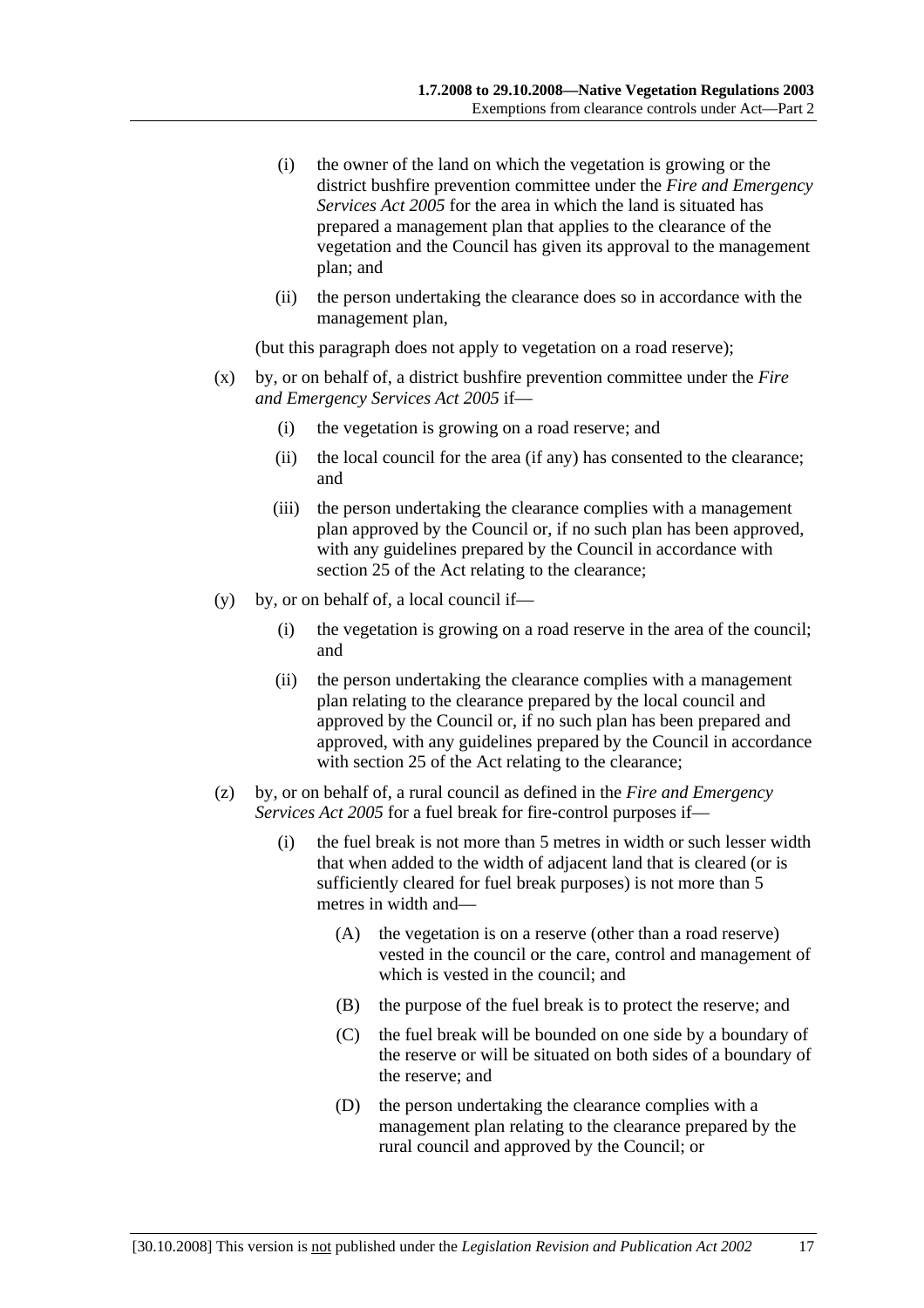- (ii) the fuel break is not more than 15 metres in width or such lesser width that when added to the width of adjacent land that is cleared (or is sufficiently cleared for fuel break purposes) is not more than 15 metres in width and—
	- (A) the district bushfire prevention committee established under the *Fire and Emergency Services Act 2005* for that area has given its consent to the clearance after taking into account the operation of subregulations  $(3)$ ,  $(4)$  and  $(5)$ ; and
	- (B) the person undertaking the clearance complies with guidelines prepared by the Council for the purposes of this subparagraph;

 $(za)$  if—

- (i) the clearance is for fire prevention or fire protection purposes in a reserve constituted under the *National Parks and Wildlife Act 1972* or in a wilderness protection zone or area constituted under the *Wilderness Protection Act 1992*; and
- (ii) the clearance is undertaken in accordance with a standard operating procedure determined or approved by the Council for the purposes of this provision;
- (zb) if the clearance comprises the taking of—
	- (i) a specimen; or
	- (ii) a cutting for propagation; or
	- (iii) such part of a plant as is required in order to obtain the seeds of the plant,

and does not cause substantial damage to the plant;

- $(zc)$  if—
	- (i) the clearance is incidental to exploratory operations authorised under the *Mining Act 1971* or the *Petroleum Act 2000*; and
	- (ii) the clearance is undertaken in accordance with accepted industry environmental management practices for facilitating the regrowth of native vegetation, recognised by the Council for the purposes of this subparagraph; and
	- (iii) there is no other practicable alternative that would involve no clearance or the clearance of less vegetation or the clearance of vegetation that is less significant or (if relevant) the clearance of vegetation that has been degraded to a greater extent than the vegetation proposed to be cleared,

- $(zd)$  if—
	- (i) the clearance is incidental to operations authorised under the *Mining Act 1971* or the *Petroleum Act 2000*; and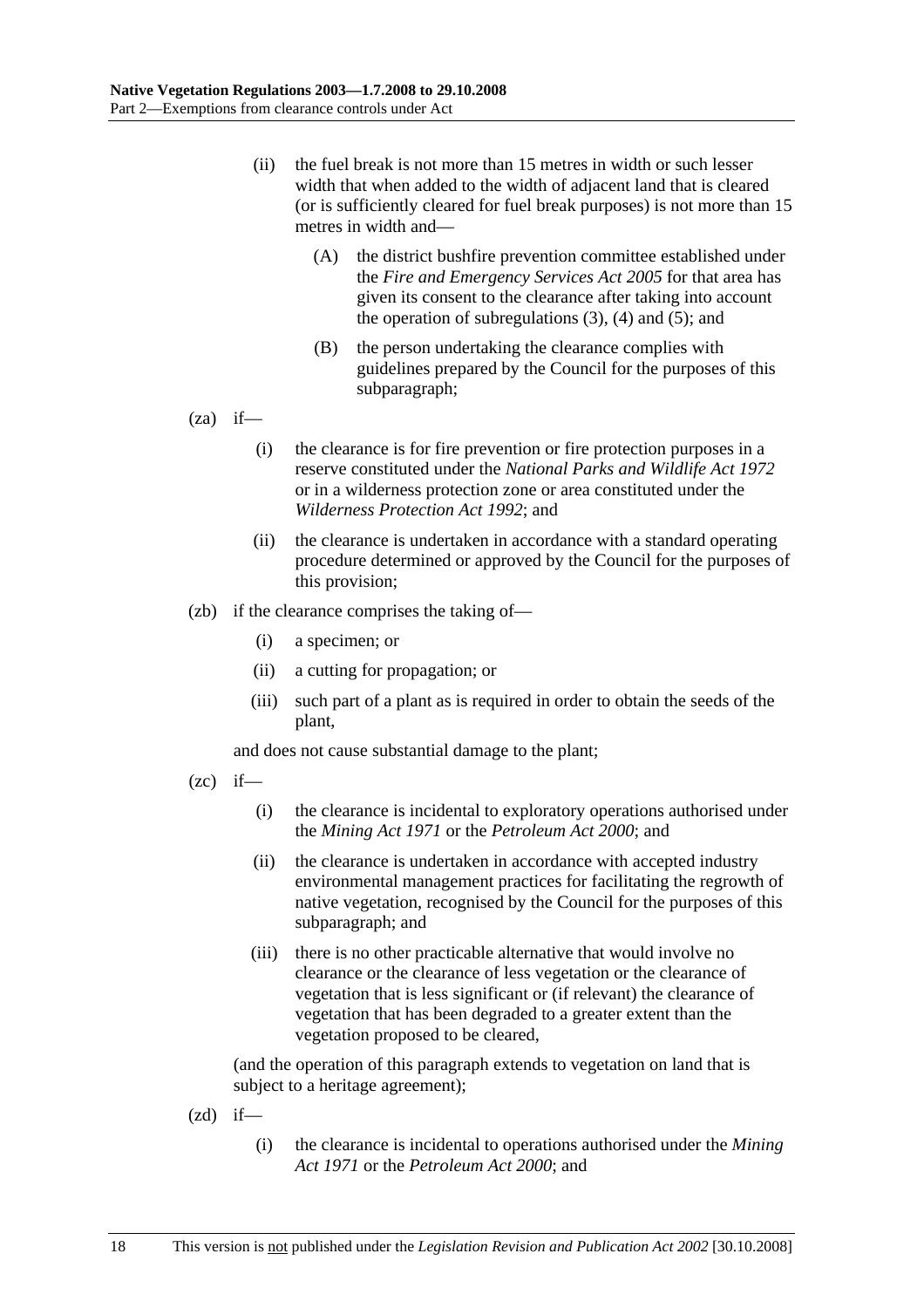$(ii)$ 

- (A) in the case of operations authorised under the *Mining Act 1971*, the clearance is undertaken in accordance with a management plan under that Act and the Council has signified that, as a result of work undertaken in accordance with that plan, there will be a significant environmental benefit on the site of the operations or within the same region of the State, or the person undertaking the operations has, on application to the Council to proceed with clearing the vegetation in accordance with this provision, made a payment into the Fund of an amount considered by the Council to be sufficient to achieve a significant environmental benefit in the manner contemplated by section 21(6) of the Act; and
- (B) in the case of operations authorised under the *Petroleum Act 2000*, the clearance is undertaken in accordance with a statement of environmental objectives under that Act and the Council has signified that, as a result of work undertaken in accordance with that statement, there will be a significant environmental benefit at the site of the operations or within the same region of the State, or the person undertaking the operations has, on application to the Council to proceed with clearing the vegetation in accordance with this provision, made a payment into the Fund of an amount considered by the Council to be sufficient to achieve a significant environmental benefit in the manner contemplated by section 21(6) of the Act,

- $(zda)$  if—
	- (i) the clearance is incidental to operations authorised before 25 August 2003 under the *Mining Act 1971* or the *Petroleum Act 2000*; and
	- (ii) the clearance—
		- (A) is clearance that is envisaged or authorised by or under a program or approval under the relevant Act; or
		- (B) is clearance that would reasonably be expected to have been required under the authorisation under the relevant Act taking into account the circumstances that existed immediately before 25 August 2003;
- (ze) if the clearance is incidental to mining operations at a private mine at which mining operations have not been discontinued for a period exceeding 12 months at any time after 21 November 1984 (and the operation of this paragraph extends to vegetation on land that is subject to a heritage agreement);
- $(zf)$  if—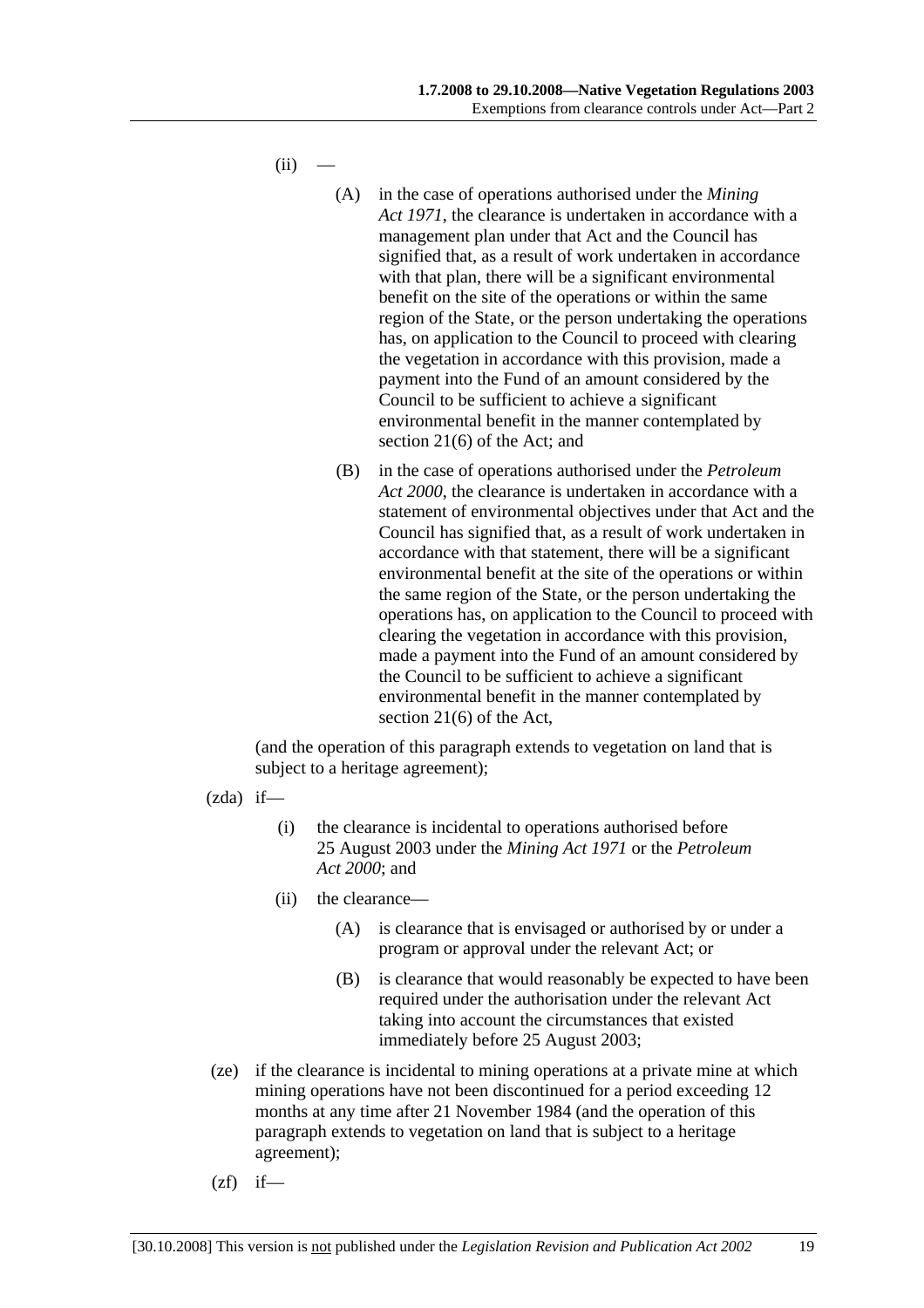- (i) the land on which the vegetation is situated has been used for cultivation, pasture or forestry within 5 years immediately before the proposed clearance occurs; and
- (ii) the clearance is necessary to maintain the land so that it can continue to be used for cultivation, pasture or forestry to the extent to which it had been used for that purpose within the immediately preceding 5 years; and
- (iii) the vegetation to be cleared consists only of plants or parts of plants that have grown or have regrown in the immediately preceding 5 years; and
- (iv) either—
	- (A) the vegetation has a stem diameter at the lowest point on the stem above ground level of 150 millimetres or less; or
	- (B) the vegetation is of the genus *Xanthorrhoea*;
- $(zfa)$  if—
	- (i) the vegetation to be cleared consists of plants that have regrown over a period of time after previous clearance undertaken in accordance with the provisions of the Act or these regulations; and
	- (ii) the land on which the vegetation is situated has been consistently used for agricultural purposes as part of a commercial enterprise since the land was lawfully cleared; and
	- (iii) the clearance is undertaken in accordance with a management plan that has been approved by the Council;
- $(zfb)$  if—
	- (i) the Council is satisfied (on the basis of information provided to the Council by the person seeking the benefit of this paragraph and such other information as the Council thinks fit)—
		- (A) that the vegetation to be cleared is situated on land that has been the subject of regional land degradation processes over a period of time and consists of plants that have grown on the land due to those processes; and
		- (B) that the land on which the vegetation is situated is being used, or has previously been used, for agricultural purposes but that use has been reduced or discontinued (as the case may be) due to the degradation; and
		- (C) that the clearance is being undertaken so as to enable the land to be used for agricultural purposes; and
	- (ii) the clearance is undertaken in accordance with a management plan that has been approved by the Council;
- $(2g)$  if—
	- (i) the native vegetation to be cleared comprises plants that are used, or are to be used, for grazing by domestic animals; and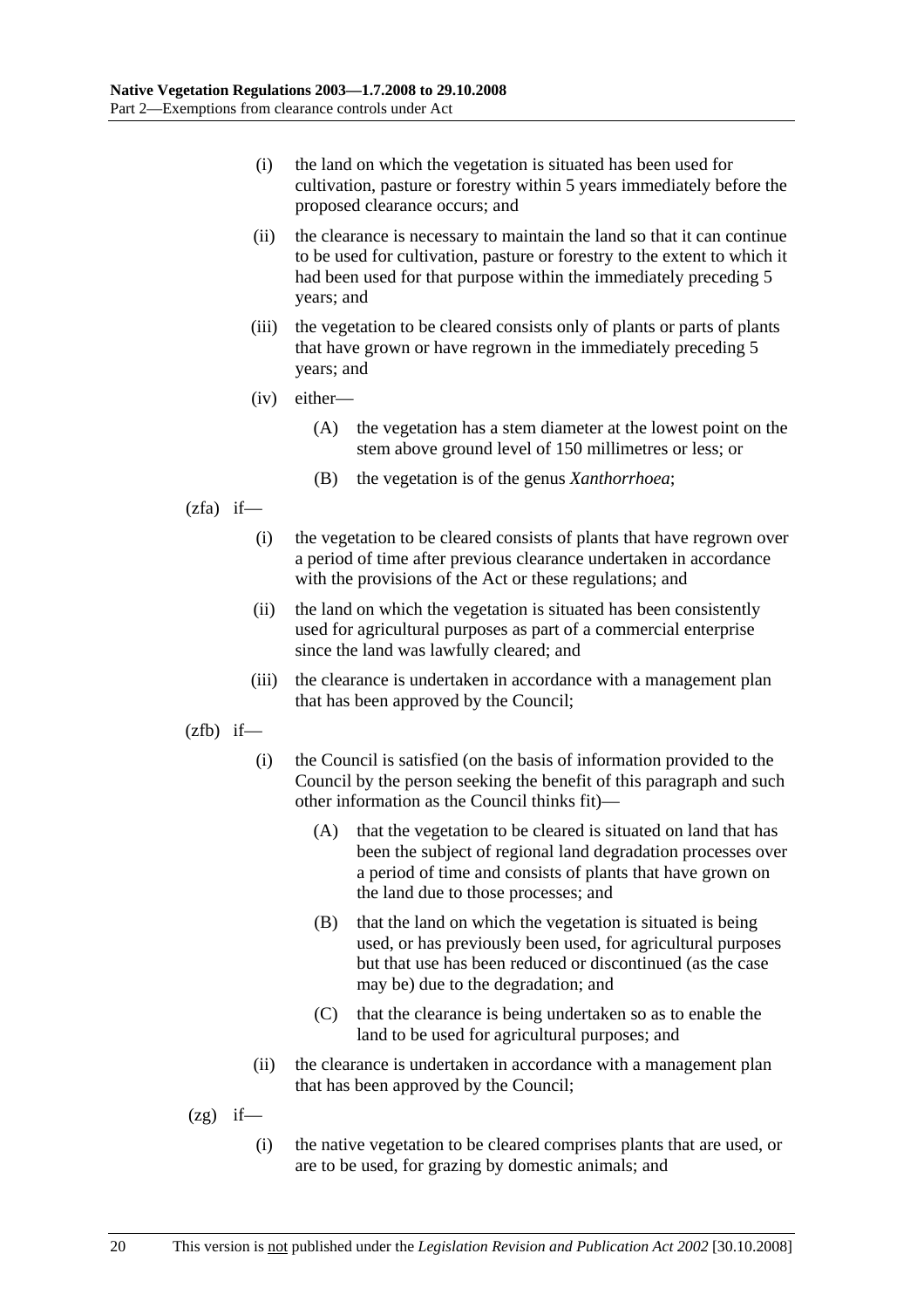- (ii) the purpose of the clearance is to maintain the value of the native vegetation for the purpose of pasture; and
- (iii) the clearance is in accordance with practices used during the previous 10 years on the land on which the vegetation is growing for the purpose of maintaining pasture; and
- (iv) the clearance is undertaken in accordance with a management plan that has been prepared by, or on behalf of, the owner of the land on which the vegetation is growing or by the soil conservation board for the soil conservation district in which the land is situated and has been approved by the Council;
- (zh) by grazing domestic stock on land in a manner and at a rate that will not cause permanent degradation of the native vegetation on the land but only if—
	- (i) the manner and rate of grazing is consistent with the manner in which, and the rate at which, the land has been grazed by domestic stock of the same species during the previous 10 years; or
	- $(ii)$
- (A) the owner of the land has prepared a management plan that applies to grazing of vegetation on the land by the relevant species of animal; and
- (B) the owner of the land has satisfied the Council that the management plan complies with guidelines that have been prepared by the Council in accordance with section 25 of the Act; and
- (C) the Council has given its approval to the management plan and, where the land on which the vegetation is growing is pastoral land, the Pastoral Board has also given its approval to the management plan; and
- (D) the grazing occurs in accordance with the management plan;
- (zi) if the purposes of the clearance is to preserve or enhance biological diversity and—
	- $(i)$ 
		- (A) the owner of the land has prepared a management plan that provides for monitoring the effects of the clearance; and
		- (B) the owner of the land has satisfied the Council that the management plan complies with guidelines that have been prepared by the Council in accordance with section 25 of the Act; and
		- (C) the Council has given its approval to the management plan; and
		- (D) the clearance is undertaken in accordance with the management plan; or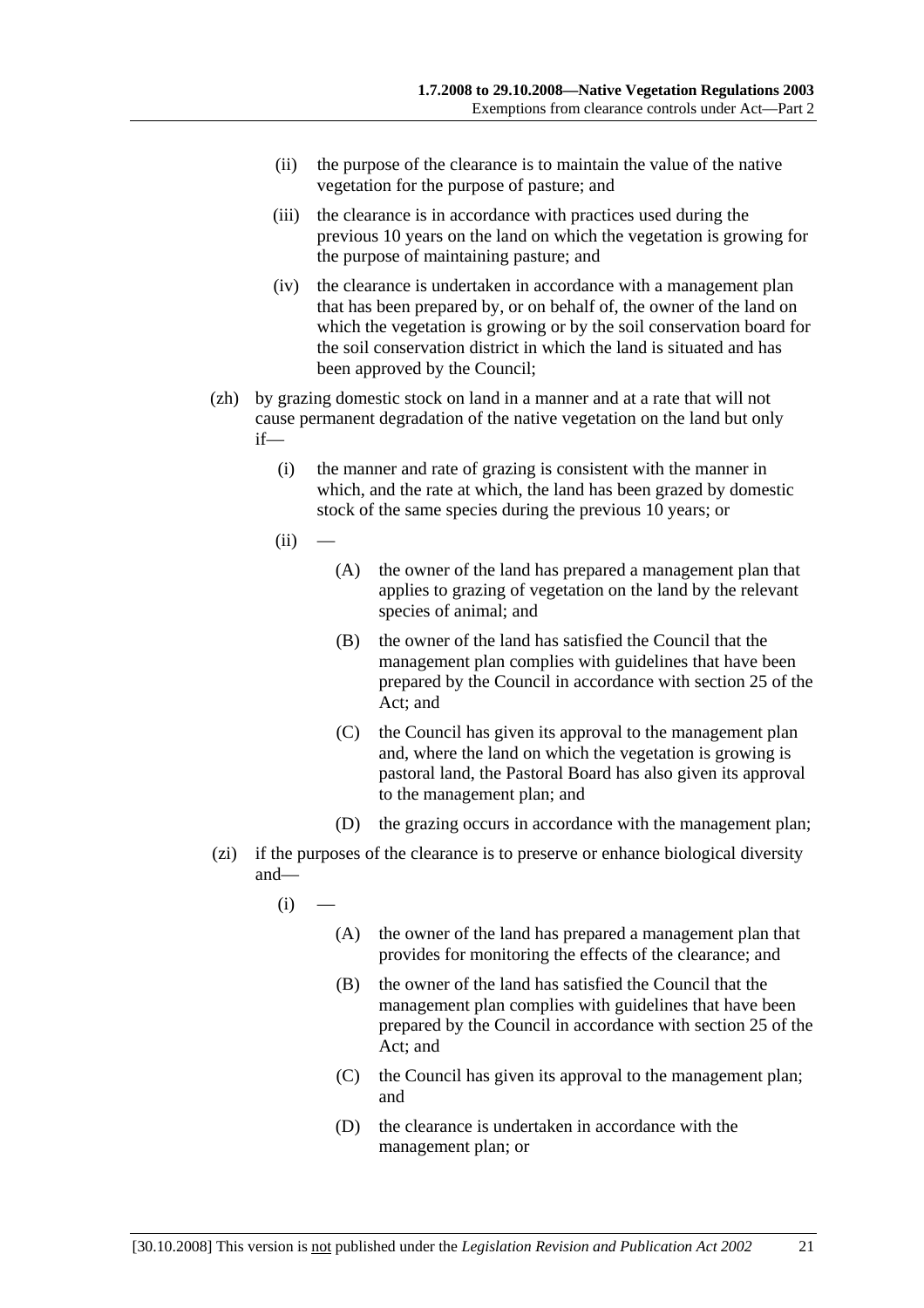(ii) the clearance is undertaken in accordance with guidelines that apply to the clearance that have been prepared by the Council in accordance with section 25 of the Act,

(and the operation of this paragraph extends to vegetation on land that is subject to a heritage agreement);

- (zj) if the vegetation is causing land management problems because it is detrimentally affecting other native vegetation, or is growing on land previously cleared of native vegetation, and—
	- $(i)$ 
		- (A) the owner of the land has prepared a management plan relating to the proposed clearance; and
		- (B) the owner of the land has satisfied the Council that the management plan complies with guidelines that have been prepared by the Council in accordance with section 25 of the Act; and
		- (C) the Council has given its approval to the management plan; and
		- (D) the clearance is undertaken in accordance with the management plan; or
	- (ii) the clearance is undertaken in accordance with guidelines that have been prepared by the Council in accordance with section 25 of the Act;
- $(zk)$  if—
	- (i) it is not reasonably practicable to comply with an obligation under the *Natural Resources Management Act 2004* to destroy or control animals or plants without at the same time destroying, damaging or otherwise clearing native vegetation; and
	- (ii) the person undertaking the clearance complies with guidelines relating to the clearance prepared by the Council in accordance with section 25 of the Act,

(and the operation of this paragraph extends to vegetation on land that is subject to a heritage agreement but does not apply to vegetation on a road reserve);

- $(zl)$  if—
	- (i) the land on which the vegetation is situated is in the County of Cardwell or within the hundreds of Stirling, Willalooka, Duffield, Landseer, Peacock, Marcollat, Minecrow, Woolumbool, Townsend, Lochaber, Murrabinna, Spence or Joyce; and
	- (ii) the clearance is to provide cleared land—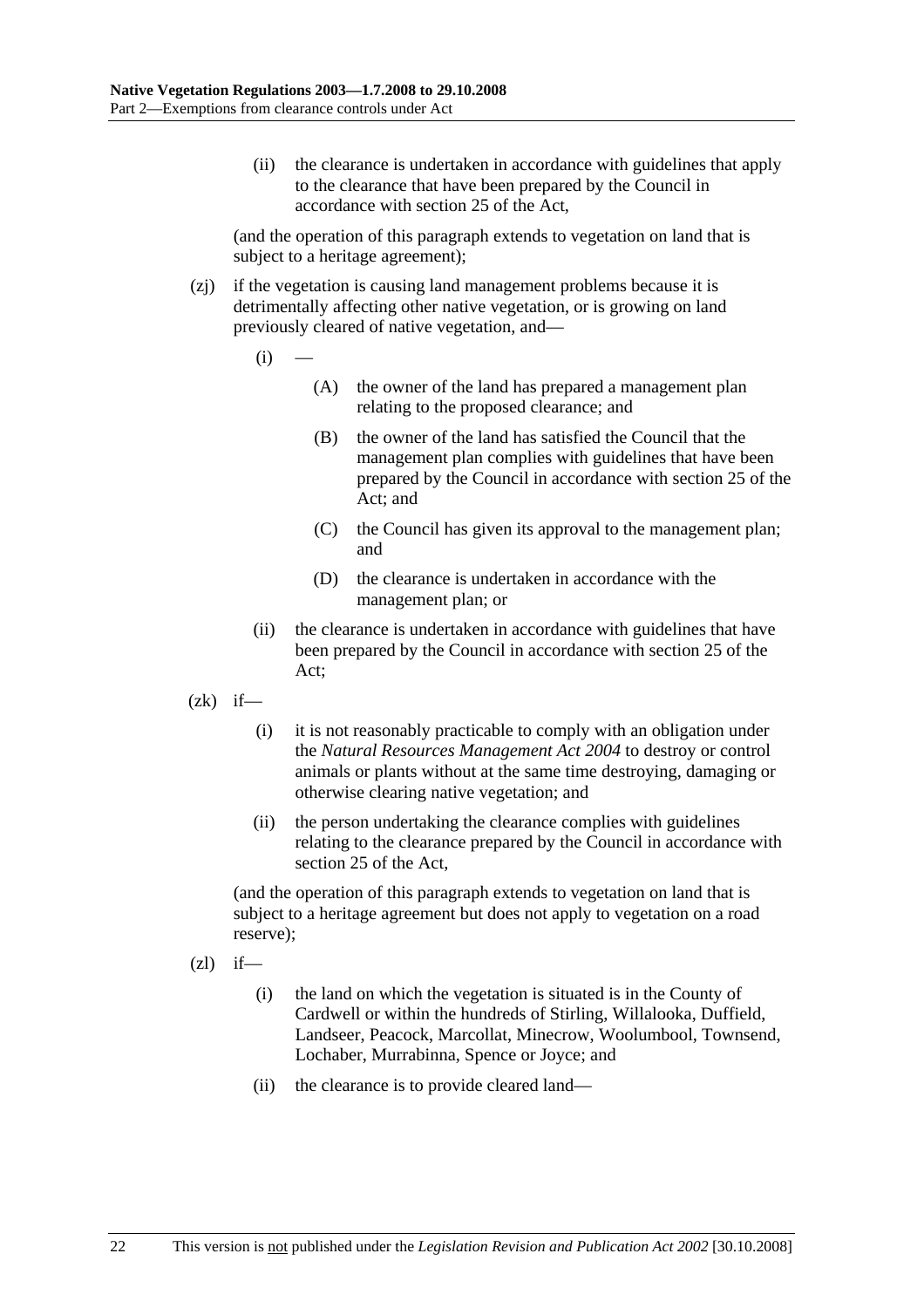- (A) for the purposes of the construction or maintenance of water management works within the meaning of the *South Eastern Water Conservation and Drainage Act 1992* by, or on behalf of, the South Eastern Water Conservation and Drainage Board pursuant to section 34 of that Act; or
- (B) for the purposes of the implementation of the Project under the *Upper South East Dryland Salinity and Flood Management Act 2002* by, or on behalf of, the relevant Minister under that Act; and
- (iii) the Board, the relevant Minister or a person acting on behalf of the Board or that Minister has prepared a management plan in relation to the clearance of the vegetation and the Native Vegetation Council has given its approval to the plan; and
- (iv) the clearance is undertaken in accordance with the management plan;
- $(zm)$  if—
	- (i) the land on which the vegetation is situated is in the County of Flinders or Robinson; and
	- (ii) the clearance is necessary to preserve or augment an underground water supply of a city or town; and
	- (iii) the clearance has been requested by the local council; and
	- (iv) the owner of the land or the person who has the care, control and management of the land has prepared a management plan in relation to the clearance of the vegetation and the Native Vegetation Council has given its approval to the plan; and
	- (v) the clearance is undertaken in accordance with the management plan.
- (1a) For the purposes of subregulation (1)(d), **infrastructure** includes, unless the contrary intention appears—
	- (a) flood mitigation works;
	- (b) an airstrip;
	- (c) a shipping channel.
- (1b) For the purposes of subregulation (1)(da), the Council must ensure that guidelines are prepared in accordance with the procedures that apply to guidelines under section 25 of the Act.
- (1c) For the purposes of subregulation  $(1)(k)$  and  $(ka)$ , an indication of support from SACFS for the clearance of vegetation may only be given by a person who has been specifically authorised by an instrument in writing to act on behalf of SACFS under these regulations.
- (2) For the purposes of paragraph (m) of subregulation (1), the Council must, when considering a management plan under that paragraph, have regard to the following:
	- (a) the need to protect people and property; and
	- (b) the need to preserve vegetation for such of the reasons set out in paragraphs (a) to (l) (inclusive) of Schedule 1 of the Act as are applicable; and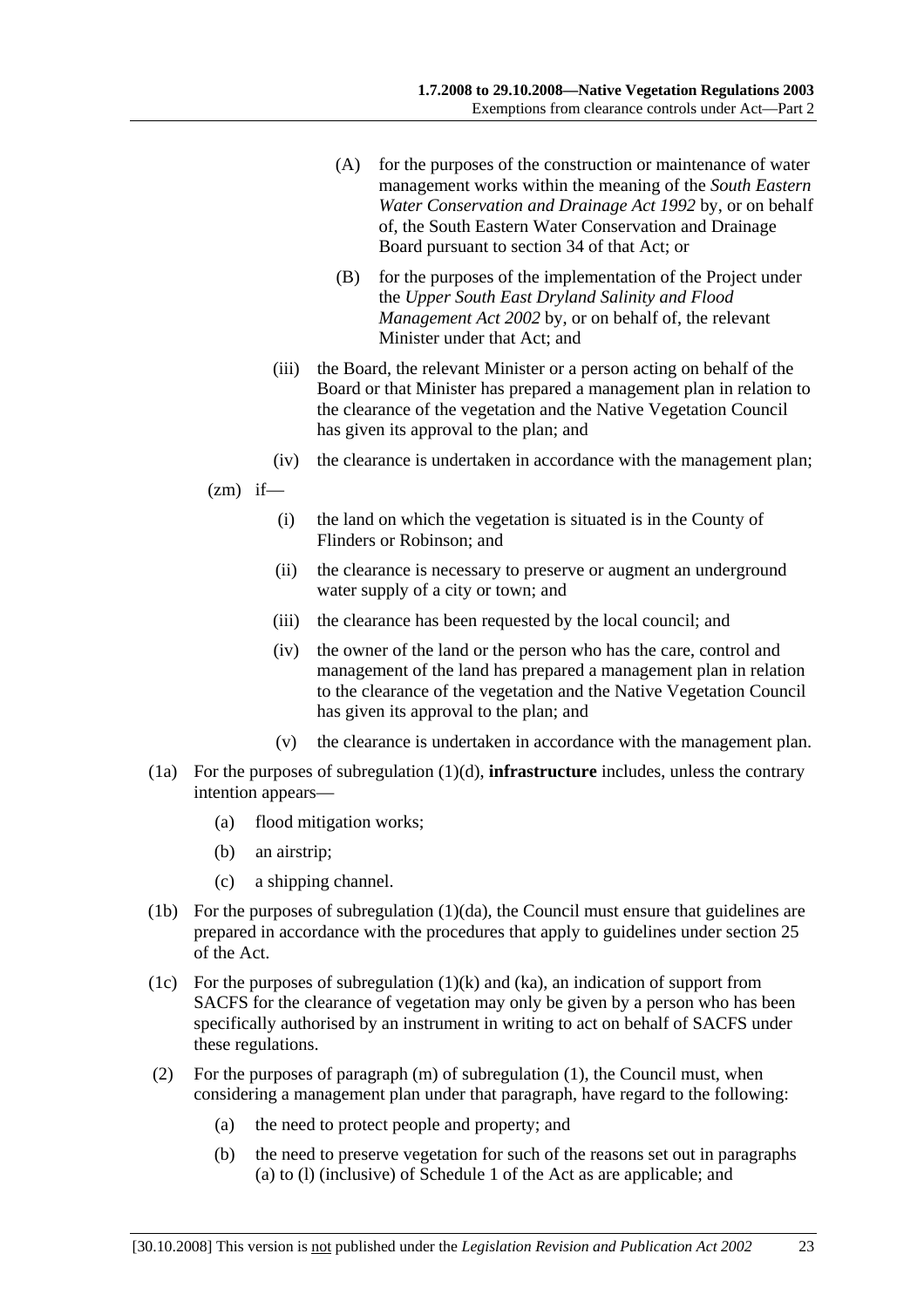- (c) if the Council is of the opinion that there is more than one effective method of clearing native vegetation in the relevant circumstances, the need for the person undertaking the clearance to use the method of clearance that will cause the least environmental damage.
- (2a) The Council must, before deciding on whether to approve a management plan under subregulation  $(1)(m)$  or  $(w)$  that relates to native vegetation within the River Murray Floodplain Area—
	- (a) consult the Minister to whom the administration of the *River Murray Act 2003* is committed; and
	- (b) comply with the Minister's directions (if any) in relation to the matter (including a direction that an approval not be given, or that if it is to be given, then it be subject to conditions specified by the Minister).
- (3) The decision of a district bushfire prevention committee to consent to the proposed clearance of land under subregulation  $(1)(v)(iii)(C)$  or  $(z)(ii)(A)$  must be made in accordance with guidelines relating to the clearance of native vegetation for firecontrol purposes in the committee's area adopted by the Council under section 25 of the Act.
- (4) If relevant guidelines have not been adopted by the Council, the district bushfire prevention committee must, when making its decision, have regard to the following:
	- (a) the need to protect land used for primary production; and
	- (b) the need to preserve the vegetation for such of the reasons set out in paragraphs (a) to (k) (inclusive) of Schedule 1 of the Act as are applicable.
- (5) If a district bushfire prevention committee is of the opinion that there is more than one effective method of clearing native vegetation in the circumstances of an application for its consent under subregulation  $(1)(v)(iii)(C)$  or  $(z)(ii)(A)$ , it must, if it gives its consent to the clearance and subject to any relevant guidelines adopted by the Native Vegetation Council, direct the applicant to use the method of clearance that will cause the least environmental damage.
- (6) A committee's consent to clearance under subregulation  $(1)(v)(iii)(C)$  or  $(z)(ii)(A)$  is subject to—
	- (a) a condition that the applicant comply with a direction (if any) given to the applicant under subregulation (5); and
	- (b) such other conditions as the committee imposes.
- (7) The Council may, by notice in the Gazette, declare that subparagraph (ii) of paragraph (v) of subregulation (1) applies in relation to an area of a mallee scrub community identified in the notice and may, by subsequent notice in the Gazette, vary or revoke such a declaration.
- (8) A management plan under subregulation  $(1)(zfa)$  must make express provision for a review of the operation of the management plan to be conducted from time to time.
- (9) The Council must, in considering whether the requirements of subregulation  $(1)(zfb)(i)$  have been satisfied in a particular case, seek and consider the advice of the regional NRM board for the NRM region where the relevant land is situated.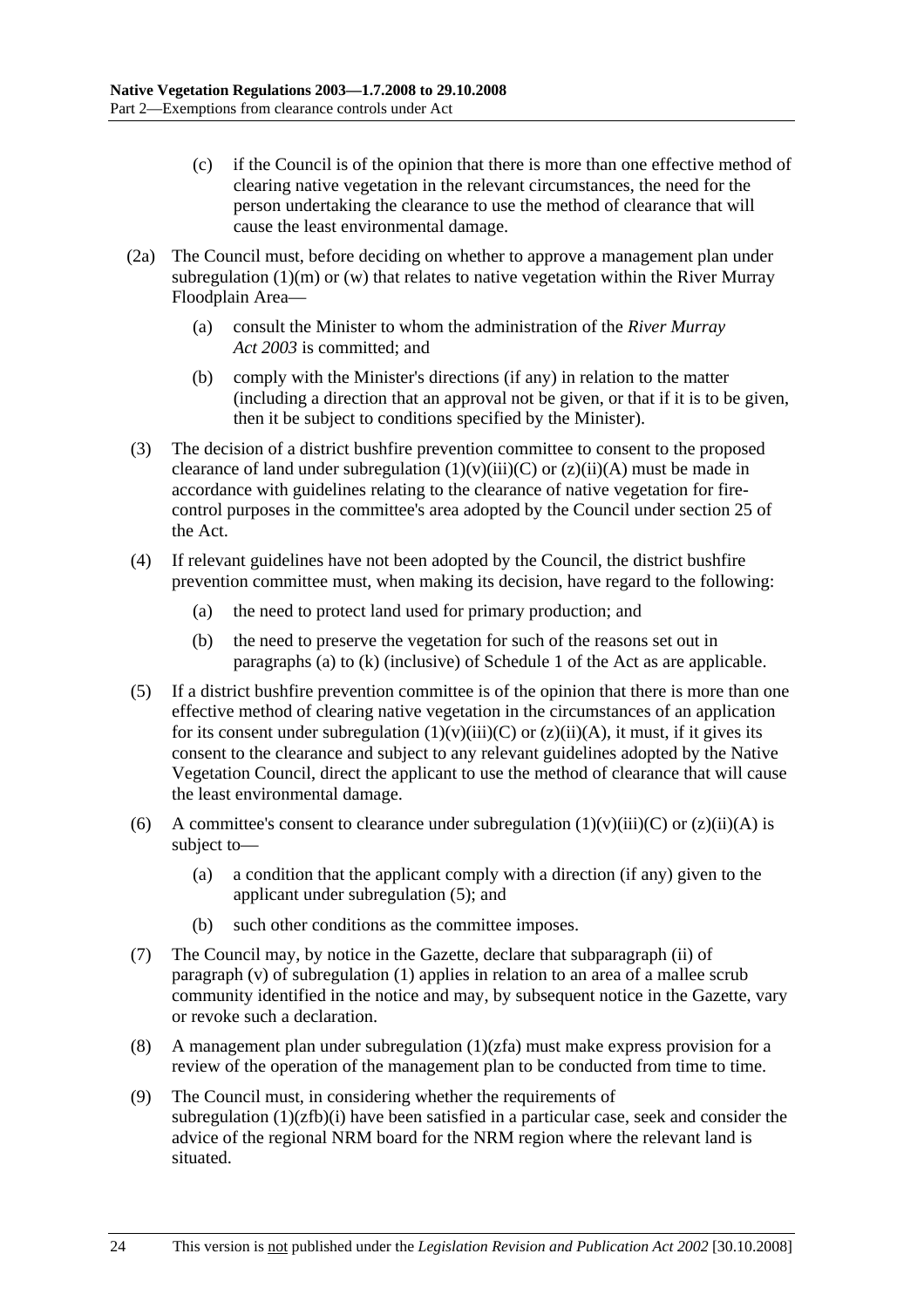- (10) The Council may, in determining whether there is a practicable alternative to a particular course of action under consideration under this regulation, take into account the cost of any alternative.
- (11) For the purposes of this regulation (and without limiting any other provision), the Council may—
	- (a) require a person seeking the benefit of this regulation for a particular purpose to provide to the Council such information as the Council may reasonably require to determine the matter;
	- (b) direct that any information to be provided to the Council be in a form determined by the Council (after consulting with any relevant person as the Council thinks fit);
	- (c) direct that a person comply with any other requirement determined by the Council (including a requirement as to the form or content of any plan or other document).

### **6—Restrictions on clearance of native vegetation**

- (1) Native vegetation may not be cleared pursuant to regulation  $5(1)(k)$  if—
	- (a) the vegetation is situated within any of the following areas:
		- (i) sections 13, 135, 136, 224, 225, 227, 228, 229, 230, 285, 368, 492, 512, 530 and D in the Hundred of Waterhouse;
		- (ii) part sections 13, 30, 223 and 225 that are in the Hundred of Waterhouse;
		- (iii) that part of section 214 that is within the township of Robe;
		- (iv) that part of part section 369, Hundred of Waterhouse, that is east of Christine Drive and Lake Road; or
	- (b) the vegetation—
		- (i) consists of a tree (including a dead tree) where the diameter of the trunk of the tree at 300 millimetres from the base of the tree is 600 millimetres or more; and
		- (ii) is situated within the 1956 flood plain of the River Murray, other than where the vegetation is within the area of a city or township.
- (2) Native vegetation may not be cleared pursuant to regulation  $5(1)(a)$ ,  $(ab)$ ,  $(b)$ ,  $(i)$ ,  $(q)$ ,  $(r)$ , (s), (t), (u), (v) or (z) if—
	- (a) the clearance would be contrary to the requirements of a condition attached to a consent to clearance granted by the Council under the Act or by the Native Vegetation Authority under the repealed Act or of an order of a court under the Act or the repealed Act; or
	- (b) the vegetation was sown or planted in compliance with a condition attached to a consent to clearance granted by the Council under the Act or by the Native Vegetation Authority under the repealed Act or in compliance with an order of a court under the Act or the repealed Act.
- (2a) Native vegetation may not be cleared pursuant to regulation  $5(1)(t)$  or (u) if the vegetation is situated within the River Murray Floodplain Area.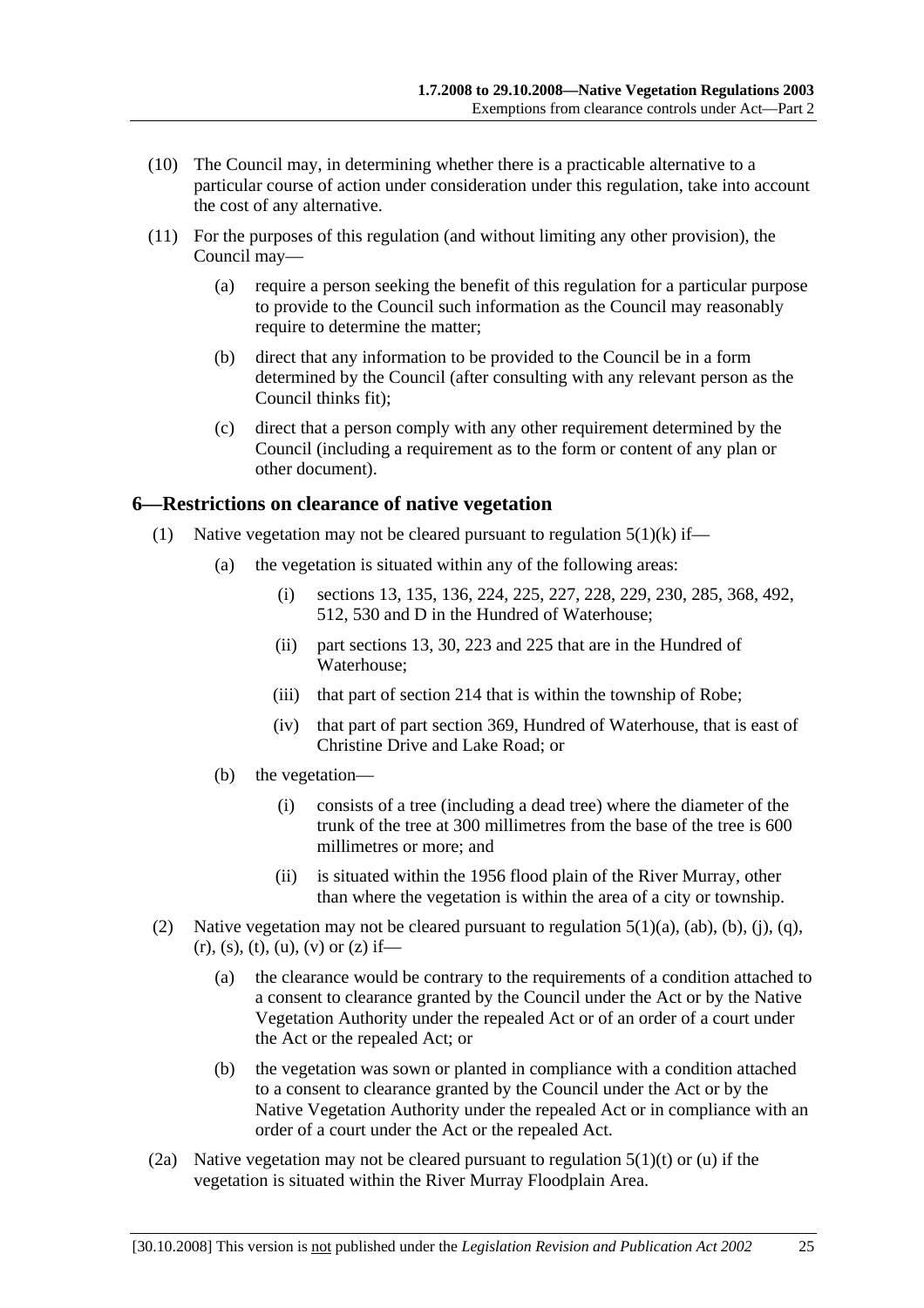(3) In this regulation—

*township* has the same meaning as in the *Local Government Act 1999*.

### **7—Compliance with management plan**

A person must not—

- (a) clear native vegetation in contravention of a management plan under regulation 5; or
- (b) fail to comply with the terms or requirements of regulation 5.

## **Part 3—Application for consent**

### **8—Application for consent**

- (1) For the purposes of section 28(3)(b)(iia) of the Act, the prescribed number of copies is 1.
- (2) For the purposes of section  $28(3)(b)(iii)$  of the Act, the prescribed fee is \$464 plus the fee referred to in subregulation (3).
- (3) The fee payable by an applicant for consent to clear native vegetation for the preparation of the report referred to in section 28(3)(b)(iia) of the Act is the Minister's estimate of the reasonable cost of preparing a report of that kind determined after consultation with the Council.
- (4) The Council may remit payment of, or refund, the whole, or part, of a fee payable or paid in relation to an application (including a fee for a report under section 28(3)(b)(iia) of the Act).
- (5) For the purposes of section 28(5) of the Act, any agency, instrumentality, person or body approved by the Council as an entity that may prepare a report of the relevant kind is specified.

## **Part 4—Miscellaneous**

#### **9—Definition of native vegetation**

For the purposes of the Act and these regulations—

*native vegetation* includes a dead tree of a species indigenous to South Australia if—

- (a) the diameter of the trunk of the tree at 300 millimetres from the base of the tree is—
	- (i) in the case of a tree located on Kangaroo Island—300 millimetres or more;
	- (ii) in any other case—600 millimetres or more; and
- (b) the tree provides or has the potential to provide, or is a part of a group of trees or other plants (whether alive or dead) that provides, or has the potential to provide, a habitat for animals of a listed threatened species under the *Environment Protection and Biodiversity Conservation Act 1999* of the **Commonwealth**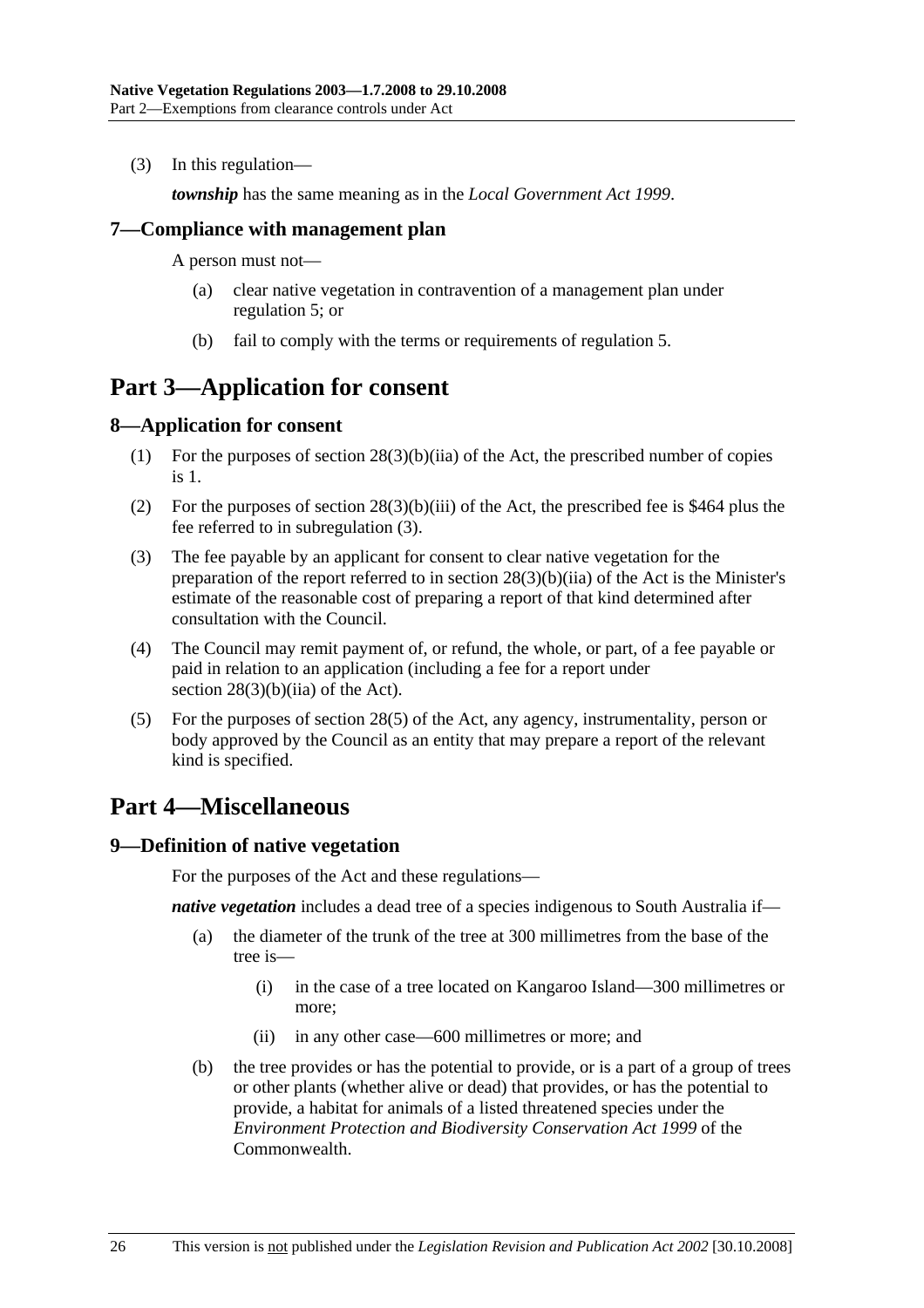### **10—Interest**

- (1) Interest accrues from the end of the period referred to in section 31D(4)(a) or 31E(6)(a) of the Act at the prime bank rate for the relevant financial year.
- (2) Interest accrues on unpaid interest at 6 monthly intervals from the end of the period referred to in subregulation (1).
- (3) In this regulation—

*prime bank rate* for a particular financial year means the corporate loan reference rate applied by the Commonwealth Bank of Australia for corporate lending on the first trading day of the Bank in that financial year.

### **11—Prescribed form (section 33C(8) of Act)**

For the purposes of section  $33C(8)$  of the Act, the form set out in Schedule 2 is prescribed.

#### **12—Service of notices**

Notice may be served under the Act on a land owner—

- (a) personally; or
- (b) by posting it to the land owner at the address of the land owner last known to the person or body serving the notice.

### **13—The Fund**

- (1) Money standing to the credit of the Fund on account of a payment into the Fund under Part 2 of these regulations must, as far as practicable, be used—
	- (a) to establish or regenerate native vegetation on land that is within the same region of the State as the land that is to be cleared by virtue of the exemption under that Part and that has been selected by the Council for that purpose after having regard to the Regional Biodiversity Plan or Plans (if any) approved by the Minister that apply within that region; and
	- (b) to preserve and maintain that vegetation once established or reinstated.
- (2) Other money standing to the credit of the Fund may be used or made available for any costs associated with research, promotional activities, investigations or other activities that, in the opinion of the Minister, will further the objects of the Act.

## **Schedule 1—Specified species of vegetation for the purposes of regulation 5(1)**

River red gum *Eucalyptus camaldulensis*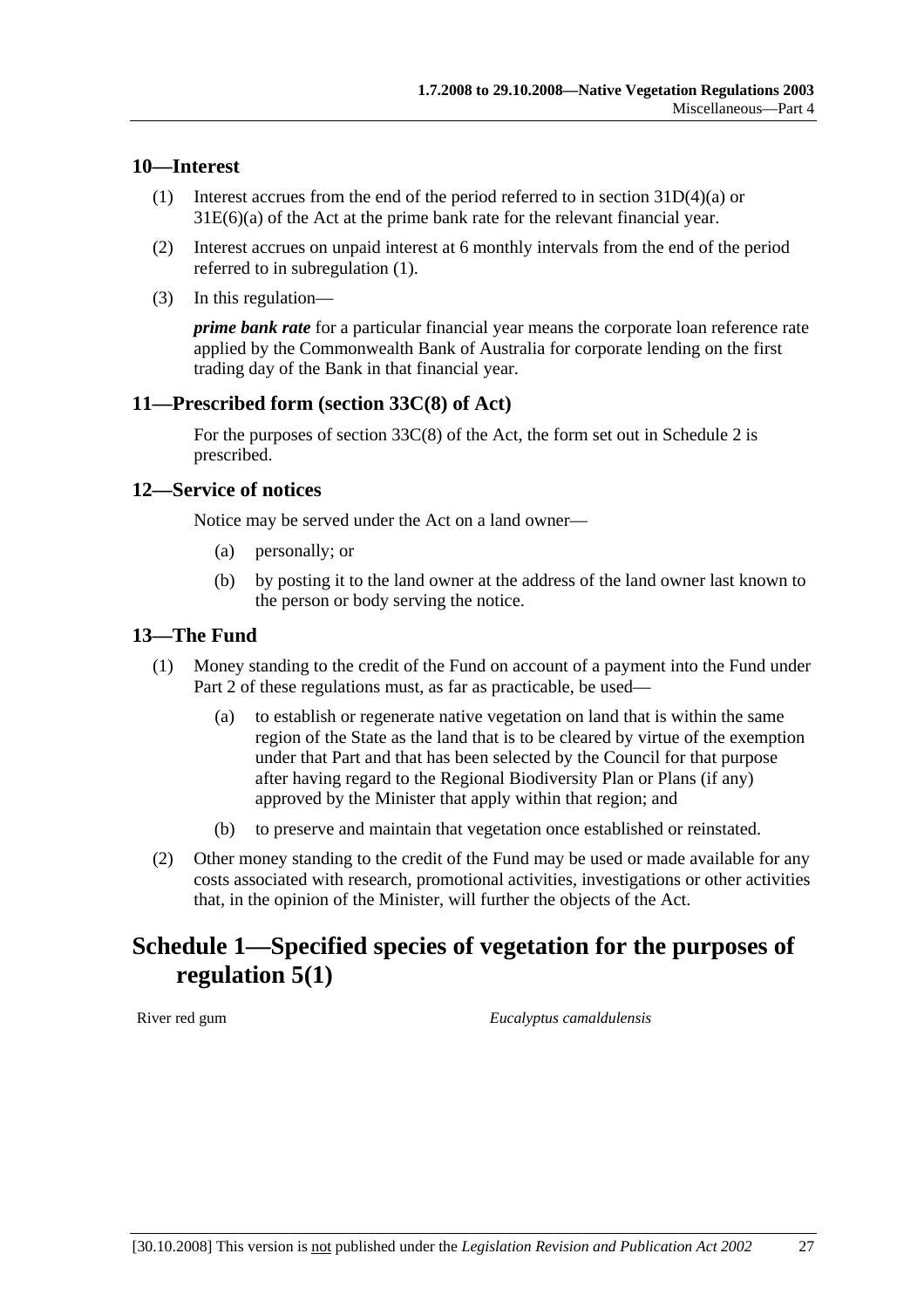# **Schedule 2—Notice under section 33C(8) of Act**

Native Vegetation Act 1991

#### Notice of information relating to a warrant

- Section 33C of the Native Vegetation Act 1991 provides for the issuing and execution of NOTE: a warrant in various cases. A warrant has been issued under the Act and the following information is provided in relation to this matter:
- The name of authorised officer executing the warrant is: 1.

This person is an authorised officer under the Native Vegetation Act 1991.

- This warrant was issued by the following magistrate:  $2.$
- This warrant was issued on  $3.$ 
	- ät a.m./p.m.
- The warrant authorises the following course of action: 4.

A warrant expires at the expiration of 1 month from the date of its issue.

A person may be guilty of an offence if he or she fails to comply with a requirement under the Act or hinders an authorised officer in the lawful exercise of a power under the Act. The maximum penalty for an offence is \$5 000. (A person is not required to answer any question if to do so might incriminate the person or make the person liable to a criminal penalty.)

(Authorised officer executing warrant)

(Date)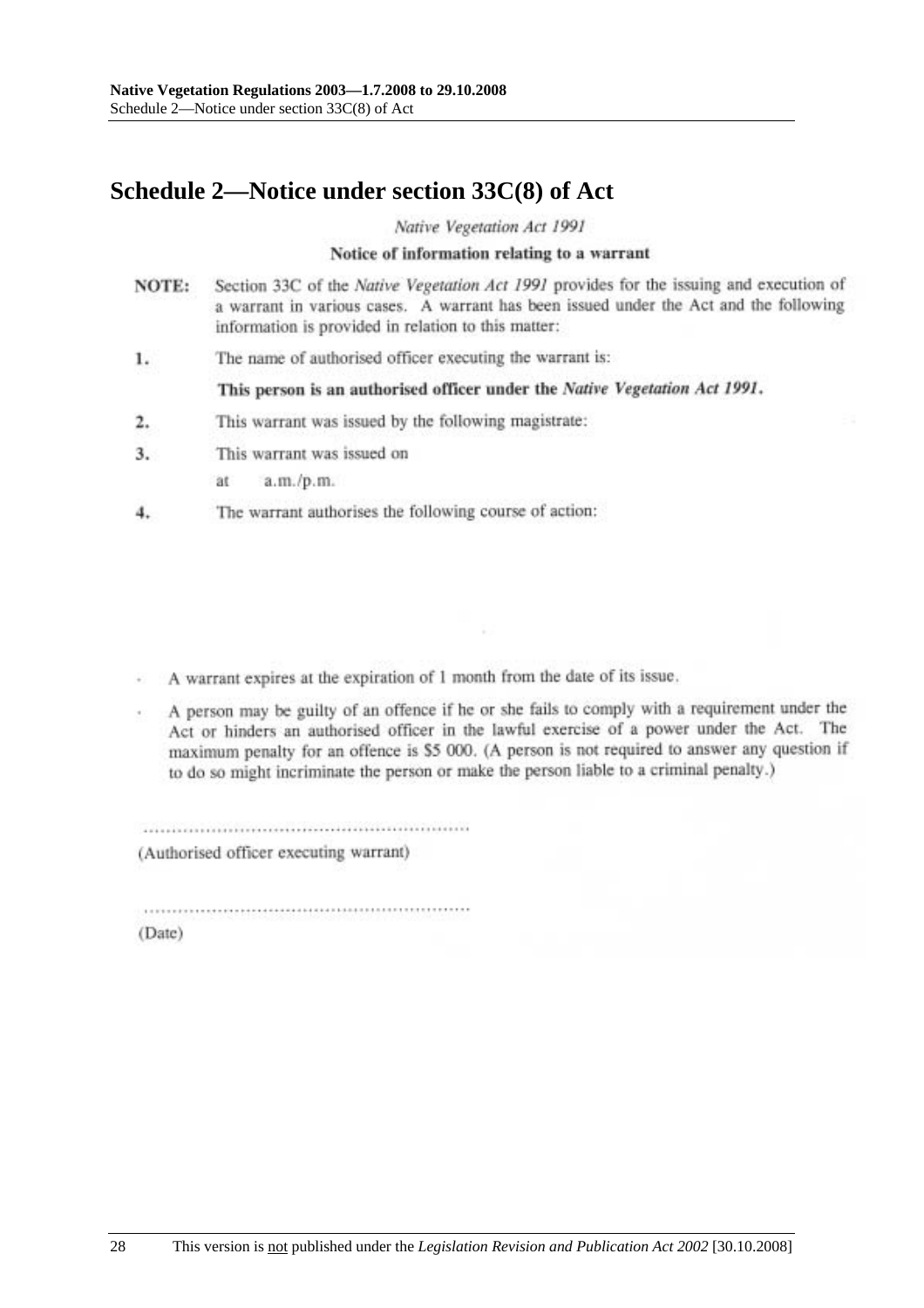# **Legislative history**

### **Notes**

- Please note—References in the legislation to other legislation or instruments or to titles of bodies or offices are not automatically updated as part of the program for the revision and publication of legislation and therefore may be obsolete.
- Earlier versions of these regulations (historical versions) are listed at the end of the legislative history.
- For further information relating to the Act and subordinate legislation made under the Act see the Index of South Australian Statutes or www.legislation.sa.gov.au.

## **Legislation revoked by principal regulations**

The *Native Vegetation Regulations 2003* revoked the following:

*Native Vegetation Regulations 1991*

### **Principal regulations and variations**

New entries appear in bold.

| Year No  |      | Reference                | Commencement              |
|----------|------|--------------------------|---------------------------|
| 2003     | 173  | Gazette 21.8.2003 p3282  | $25.8.2003$ : r 2         |
| 2003 227 |      | Gazette 13.11.2003 p4055 | $13.11.2003$ : r 2        |
| 2003 234 |      | Gazette 20.11.2003 p4239 | $24.11.2003$ : r 2        |
| 2005     | 60   | Gazette 26.5.2005 p1416  | $1.7.2005$ : r 2          |
| 2005 154 |      | Gazette 30.6.2005 p2239  | Pt 6 (r 11)—1.7.2005: r 2 |
| 2006 25  |      | Gazette 9.2.2006 p523    | $9.2.2006$ : r 2          |
| 2006 86  |      | Gazette 15.6.2006 p1717  | $1.7.2006$ : r 2          |
| 2007 26  |      | Gazette 29.3.2007 p949   | 29.3.2007: r2             |
| 2007     | 163  | Gazette 7.6.2007 p2572   | $1.7.2007$ : r 2          |
| 2008     | -124 | Gazette 5.6.2008 p2113   | $1.7.2008:$ r 2           |

### **Provisions varied**

New entries appear in bold.

Entries that relate to provisions that have been deleted appear in italics.

| Provision      | How varied                                                                | Commencement |
|----------------|---------------------------------------------------------------------------|--------------|
| Pt1            |                                                                           |              |
| r <sub>2</sub> | omitted under the Legislation Revision and<br><b>Publication Act 2002</b> | 24.11.2003   |
| r 3            |                                                                           |              |
| C.F.S.         | deleted by $25/2006$ r 4(1)                                               | 9.2.2006     |
| country        | varied by 25/2006 r 4(2)                                                  | 9.2.2006     |